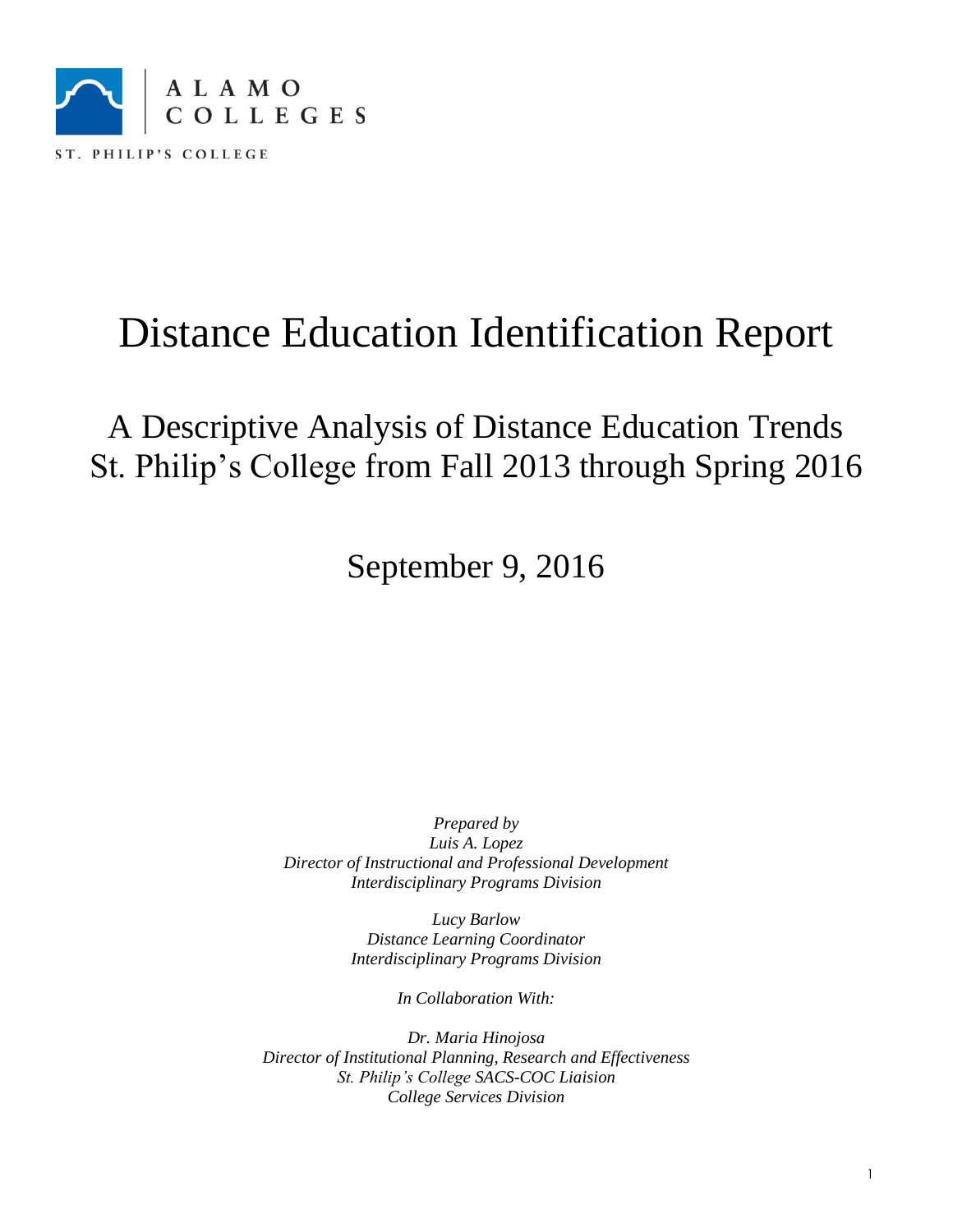### **Introduction**

The purpose of the Distance Education Identification Report is to provide information for various internal and external constituencies regarding trends in the growth of online and hybrid courses, specifically trends in student enrollment, student success, and online enrollment in dual credit and early college high school courses. In addition, this report illustrates the percentage of distance education courses within each academic program. This report focuses on distance education courses at St. Philip's College offered in Fall 2013 through Spring 2016 semesters.

This report provides descriptive, quantitative data on online and hybrid courses, in addition to St. Philip's College student duplicated enrollment and trends. As part of its preparation for the SACS-COC 2015 On-Site visit and the SACS-COC 2016 Special Committee visit, St. Philip's College conducted a four phase process: Identification, Assessment, Awareness and Continuous and Customized Improvement based on findings.

First, the institution identified distance education courses, followed by a descriptive assessment on courses identified. The Awareness phase then allowed the institution to share the identification and descriptive assessment of data with internal and external St. Philip's College constituencies. Lastly and most importantly, data reviewed in this report allowed for customized improvement in each educational program and division. This report has been updated to reflect current trends through 2016.

### **I. Identification**

### **A. Distance Education Course Enrollment and Student Success**

This report describes online and hybrid course enrollment, success rates, and number of course sections offered each semester starting with Fall 2013 and concluding in Spring 2016. The data described in this report is provided by the Office of Institutional Planning, Research and Effectiveness unless otherwise noted. [Appendix A] lists definitions of terms used in this report. [Appendix B] illustrates the Institutional Summary Form that lists all educational programs that are available 25-49% online, greater than or equal to 50% online, or 100% online.

### **II. Data Analysis/Assessment**

### **A. Number of Distance Education Students**

The number of students taking online or hybrid courses at St. Philip's College continues to grow, as illustrated in Table 1. The total number of students taking distance education courses (online or hybrid) has been over 50% of the total student population since Spring 2014 and in the Spring 2016 semester, 55% of all students took at least one distance education course.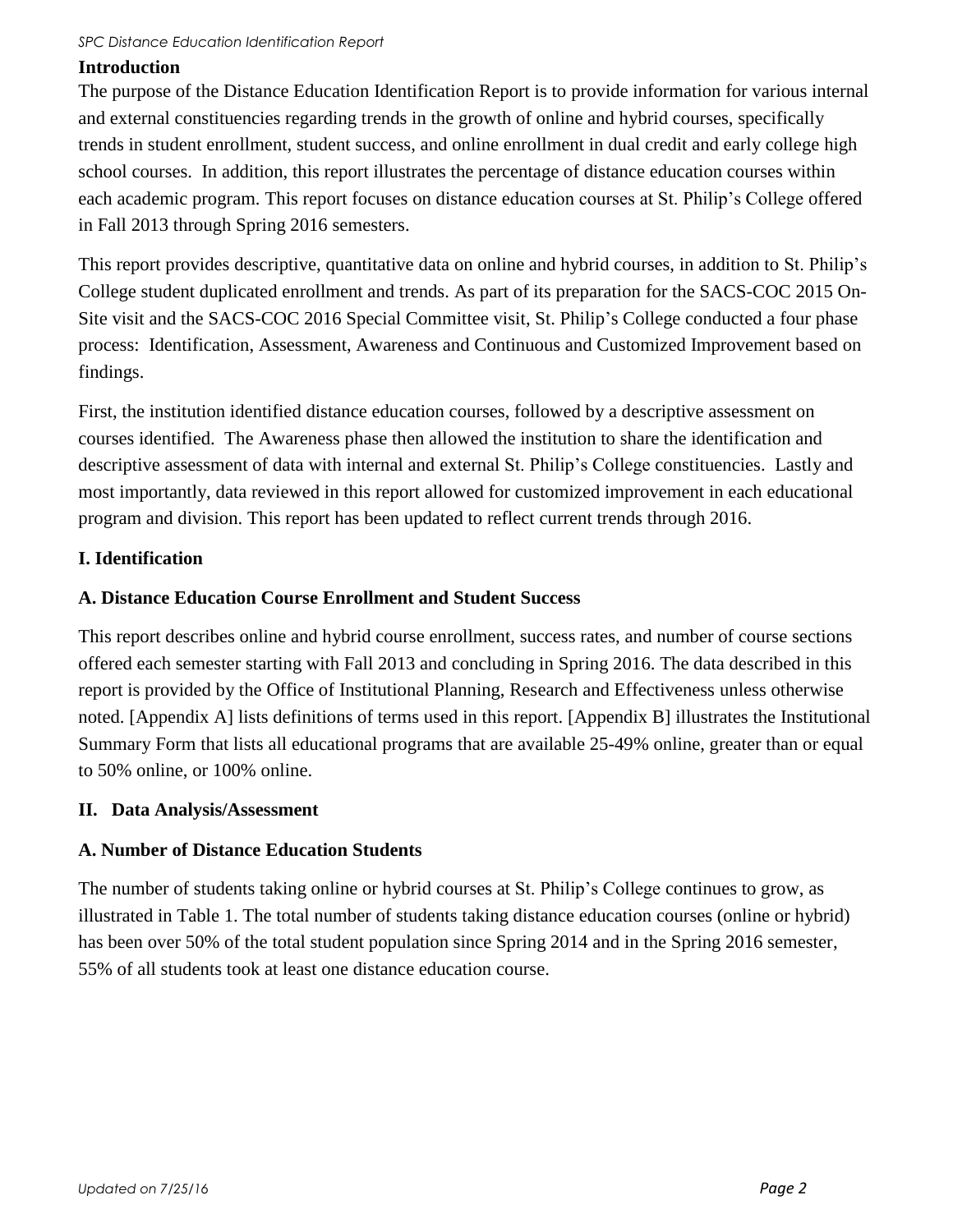*SPC Distance Education Identification Report*

|                                                      | <b>Fall 2013</b> | <b>Spring</b><br>2014 | <b>Fall 2014</b> | <b>Spring</b><br>2015 | <b>Fall 2015</b> | <b>Spring</b><br>2016 |
|------------------------------------------------------|------------------|-----------------------|------------------|-----------------------|------------------|-----------------------|
| <b>Total Number of</b>                               |                  |                       |                  |                       |                  |                       |
| <b>Students</b>                                      | 11,719           | 11,693                | 12,202           | 12,273                | 12,826           | 12,891                |
| <b>Number of Online</b>                              |                  |                       |                  |                       |                  |                       |
| <b>Students</b>                                      | 5,179            | 5,783                 | 5,829            | 5,895                 | 5,947            | 6,455                 |
| <b>Number of Hybrid</b>                              |                  |                       |                  |                       |                  |                       |
| <b>Students</b>                                      | 472              | 437                   | 1.224            | 947                   | 1,112            | 617                   |
| <b>Total Distance</b>                                |                  |                       |                  |                       |                  |                       |
| <b>Education Students</b>                            | 5,651            | 6,220                 | 7,053            | 6,842                 | 7,059            | 7,072                 |
| <b>Percent Distance</b><br><b>Education of Total</b> | 48%              | 53%                   | 58%              | 56%                   | 55%              | 55%                   |
|                                                      |                  |                       |                  |                       |                  |                       |

*Table 1 – Number of Distance Education Students* 

Source: Office of Institutional Planning, Research, and Effectiveness. Daily Argos Report, 2016, uncertified

Figure 1 illustrates the number of distance education students increasing each year. From Fall 2013 to Fall 2015, the number of students taking at least one online course grew by 15%, from 5,179 to 5,947. From Spring 2014 to Spring 2016, the growth in the number of students taking at least one online course was 12%, from 5,783 to 6,455.



*Figure 1 – Student Enrollment*

Source: Office of Institutional Planning, Research, and Effectiveness. Daily Argos Report, 2016, uncertified

### **B. Duplicated Enrollment in Distance Education Courses**

Just as the number of students taking online or hybrid courses has grown, so has duplicated enrollment. Table 2 illustrates duplicate enrollment by semester and compares distance education enrollment to total enrollment for the college. From Fall 2013 to Fall 2015, enrollment in distance education courses increased by 10%, from 28% to 38% of the total college enrollment. From Spring 2014 to Spring 2016, the growth was 9%, from 32% to 41% of the total enrollment. In Spring 2016, distance education enrollment comprised 9,295 of the 22,581 total college enrollment.

### *Table 2 – Distance Education Enrollment (Duplicate Count)*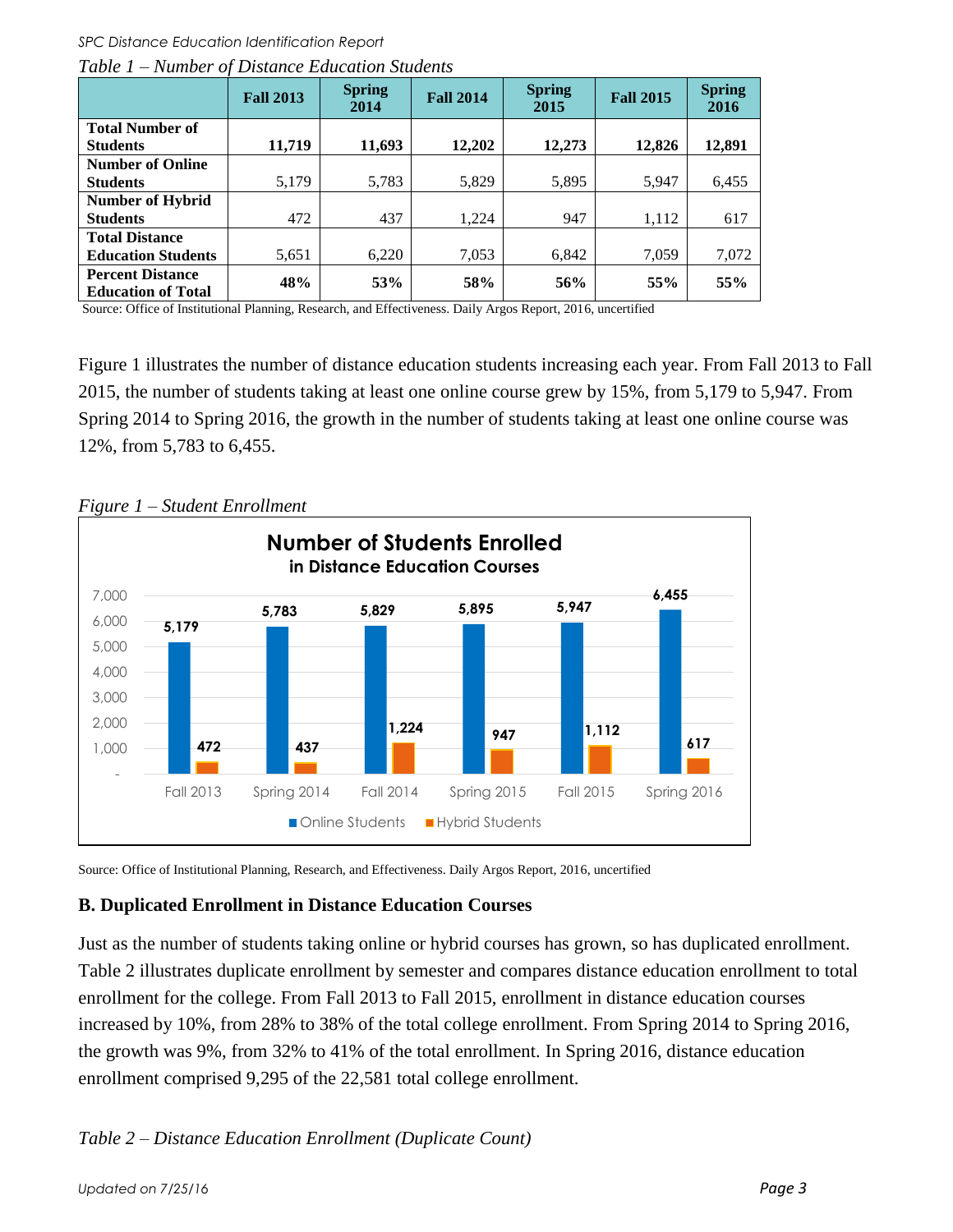|                                                                           | <b>Fall 2013</b> | Spring 2014 | <b>Fall 2014</b> | Spring 2015 | <b>Fall 2015</b> | <b>Spring</b><br>2016 |
|---------------------------------------------------------------------------|------------------|-------------|------------------|-------------|------------------|-----------------------|
| <b>Total College Enrollment</b>                                           | 25,618           | 25,032      | 24,543           | 23,431      | 24,231           | 22,581                |
| <b>Online Enrollment</b>                                                  | 6,526            | 7,430       | 7,616            | 8,088       | 7,700            | 8,540                 |
| <b>Hybrid Enrollment</b>                                                  | 592              | 481         | 1,656            | 1,131       | 1,423            | 755                   |
| <b>Total Distance Education</b><br><b>Enrollment</b>                      | 7.118            | 7.911       | 9.272            | 9.219       | 9,123            | 9,295                 |
| <b>Distance Education</b><br><b>Enrollment Percent of</b><br><b>Total</b> | 28%              | 32%         | <b>38%</b>       | 39%         | 38%              | 41%                   |

Source: Office of Institutional Planning, Research, and Effectiveness. Daily Argos Report, 2016, uncertified

As illustrated in Figure 2, duplicated online enrollment increased significantly from 6,526 duplicated online enrollment in Fall 2013 to 7,700 duplicated online enrollment in Fall 2015, which indicates an 18% increase. Additionally, from Spring 2014 to Spring 2016, duplicated online enrollment increased by approximately 1,110 (15% increase).

Duplicated hybrid course enrollment increased significantly (140%) from Fall 2013 to Fall 2015 (592 duplicated, hybrid enrollment compared to 1,423 duplicated enrollment). From Spring 2014 to Spring 2016, hybrid enrollment increased by 60%; however, enrollment decreased from the previous Spring semester by 376 (33% decrease).



### *Figure 2 – Enrollment by Semester*

Source: Office of Institutional Planning, Research, and Effectiveness. Daily Argos Report, 2016, uncertified

### **C. Course Sections**

Distance education course sections, as illustrated in Table 3, confirms significant growth from Fall 2013 to Fall 2015, increasing from 21% of all course sections to 30% of all course sections. In addition, from Spring 2014 to Spring 2016, the number of distance education course sections grew from 25% to 29%. The majority of the distance education course sections were comprised of online course sections. In Spring 2016, St. Philip's College had 336 online sections compared to 65 hybrid course sections.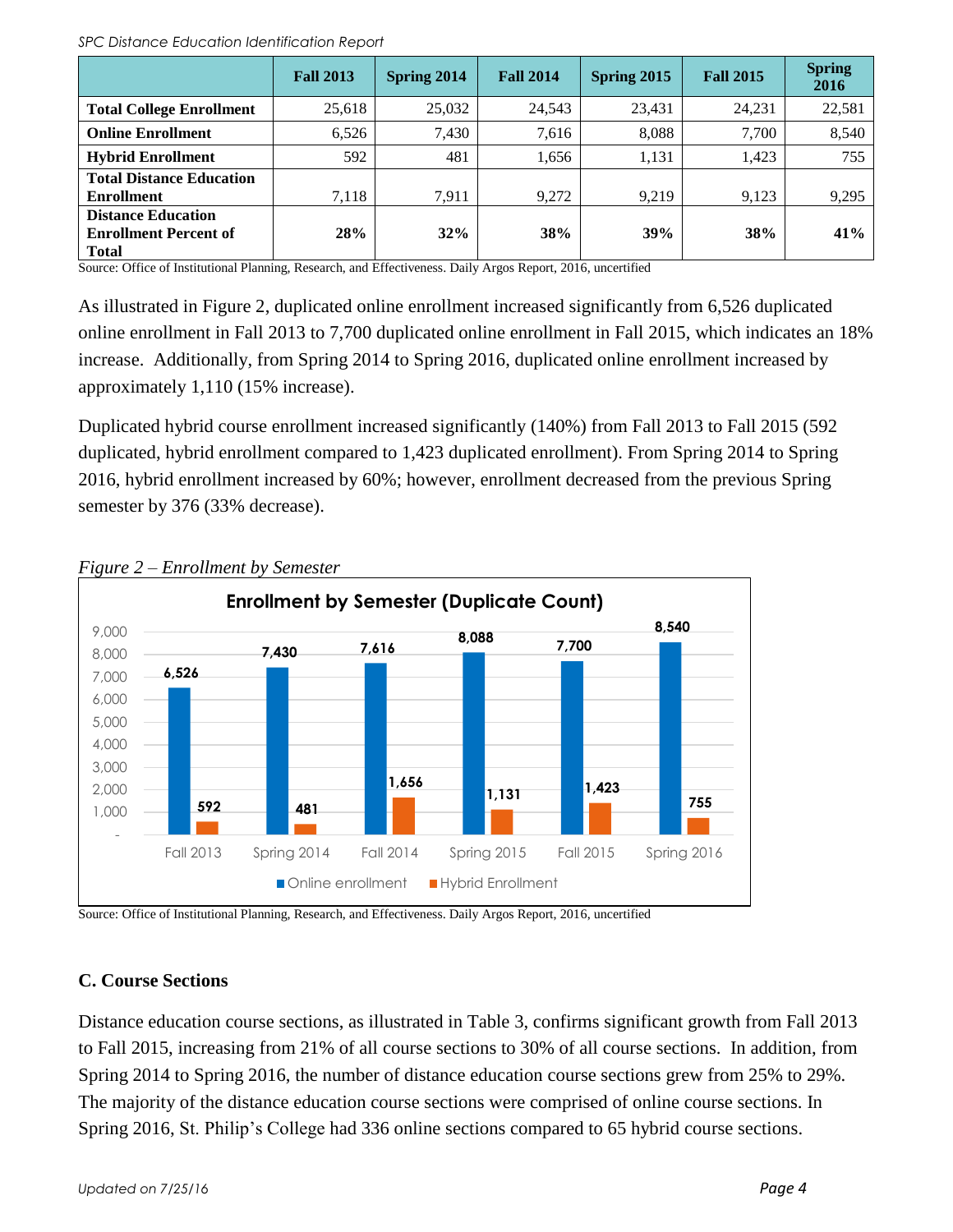|                                                              | <b>Fall 2013</b> | <b>Spring</b><br>2014 | Fall 2014 | <b>Spring</b><br>2015 | Fall 2015 | Spring<br>2016 |
|--------------------------------------------------------------|------------------|-----------------------|-----------|-----------------------|-----------|----------------|
| <b>Total Number of</b><br><b>Sections</b>                    | 1,385            | 1,306                 | 1,375     | 1,373                 | 1,456     | 1,382          |
| <b>Number of Online</b><br><b>Sections</b>                   | 259              | 300                   | 300       | 310                   | 319       | 336            |
| <b>Number of Hybrid</b><br><b>Sections</b>                   | 32               | 30                    | 105       | 76                    | 118       | 65             |
| <b>Total Distance</b><br><b>Education</b><br><b>Sections</b> | 291              | <b>330</b>            | 405       | 386                   | 437       | 401            |
| <b>Distance</b><br><b>Education Percent</b><br>of Total      | 21%              | 25%                   | 29%       | 28%                   | 30%       | 29%            |

|  | Table 3 – Number of Distance Education Course Sections |
|--|--------------------------------------------------------|
|--|--------------------------------------------------------|

Source: Office of Institutional Planning, Research, and Effectiveness. Daily Argos Report, 2016, uncertified

Figure 3 provides a visual comparison between the number of distance education sections and the overall total number of course sections for St. Philip's College.



#### *Figure 3 – Course Section Comparison*

Source: Office of Institutional Planning, Research, and Effectiveness. Daily Argos Report, 2016, uncertified

### **D. Core Curriculum Courses**

In the Spring 2016 semester, the number of core curriculum courses offered through distance education was 167, with the vast majority of them offered online. As illustrated in Table 4, from Spring 2014 to Spring 2016, online core curriculum courses grew from 126 to 163, or 29%. From Fall 2013 to Fall 2015, core curriculum courses offered in an online format grew 30% from 116 to 151. Core course sections offered in a hybrid format remains statistically insignificant, with only four sections available in Spring 2016.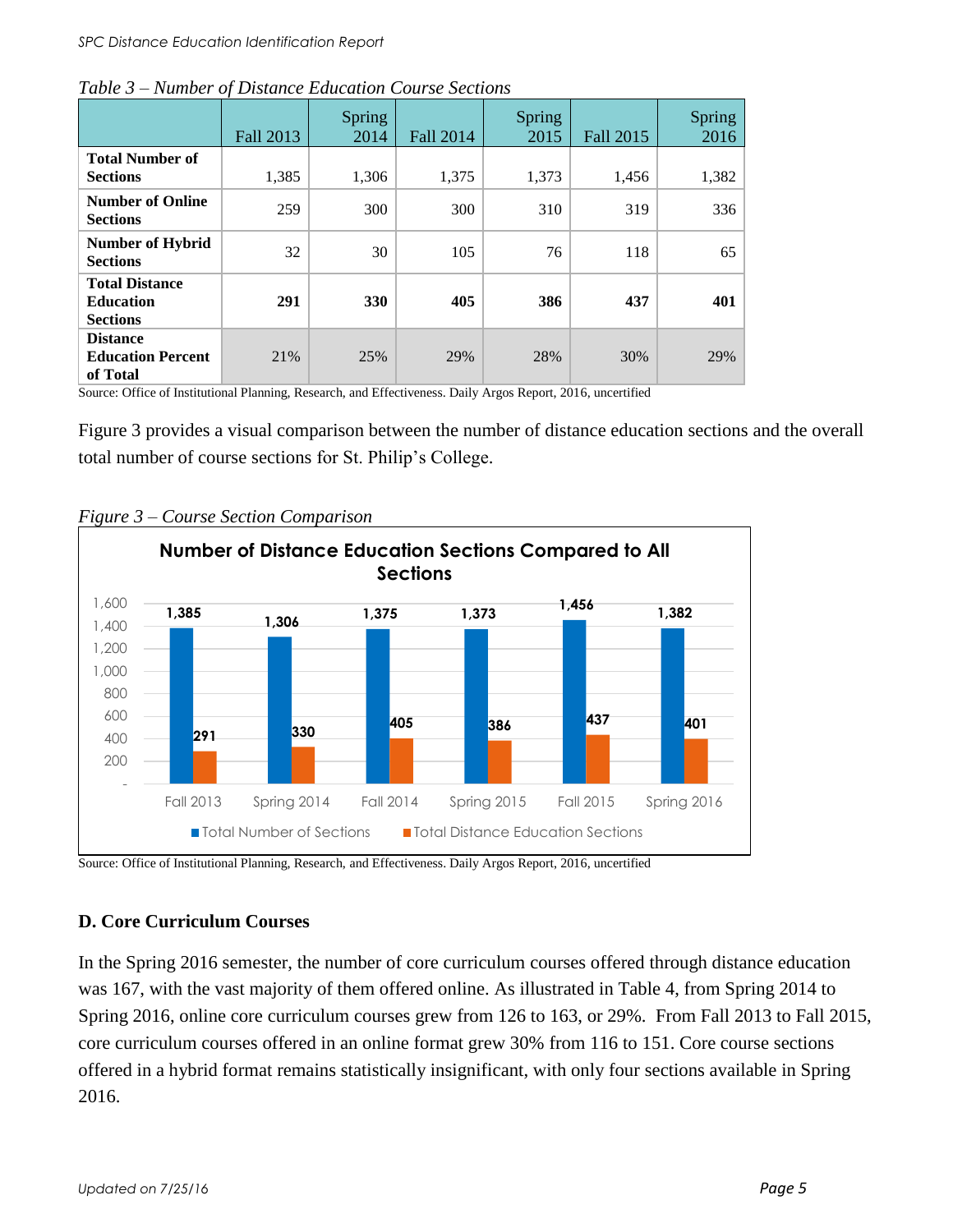Students can now complete all core curriculum courses online, and the availability of online core curriculum courses has increased the percentage of educational program areas that can now be completed online.

### *Table 4 – Core Curriculum Course Sections*

|                                              | Fall<br>2013 | <b>Spring</b><br>2014 | Fall<br>2014 | <b>Spring</b><br>2015 | Fall<br>2015 | <b>Spring</b><br>2016 |
|----------------------------------------------|--------------|-----------------------|--------------|-----------------------|--------------|-----------------------|
| <b>Number of Online Core Course Sections</b> | 116          | 126                   | 141          | 145                   | 151          | 163                   |
| <b>Number of Hybrid Core Course</b>          |              |                       |              |                       |              |                       |
| <b>Sections</b>                              |              | Δ                     |              | Q                     |              |                       |

Source: Office of Institutional Planning, Research, and Effectiveness. Daily Argos Report, 2016, uncertified

### **E. Dual Credit and Early College High School Enrollment**

Dual Credit (DC) and Early College High School (ECHS) students can also be enrolled in online courses during the Fall and Spring semesters, as these students cannot enroll in hybrid courses. A comparison between Dual Credit and Early College High School online enrollment is shown in Table 5 and in Figure 4. Dual Credit enrollment has increased from 400 in Fall 2013 to 691 in Fall 2015, an increase of 73%. During this same period, Early College High School enrollment increased from 58 to 221, an increase of 281%.

*Table 5 – Dual Credit and Early College High School Online Enrollment*

|                                                       | Fall<br>2013 | <b>Spring</b><br>2014 | Fall<br>2014 | <b>Spring</b><br>2015 | Fall<br>2015 | <b>Spring</b><br>2016 |
|-------------------------------------------------------|--------------|-----------------------|--------------|-----------------------|--------------|-----------------------|
| <b>Dual Credit Online Enrollment</b>                  | 400          | 364                   | 346          | 459                   | 691          | 604                   |
| <b>Early College High School Online</b><br>Enrollment | 58           | 62                    | 139          | 159                   | 221          | 236                   |

Source: Dual Credit Office. Daily Argos Report, 2016, uncertified

Figure 4 illustrates the trend in the growth of high school students enrolling in online courses from Fall 2013 through Spring 2016.



*Figure 4 – Dual Credit and Early College High School Online Enrollment*

Source: Dual Credit Office. Daily Argos Report, 2016, uncertified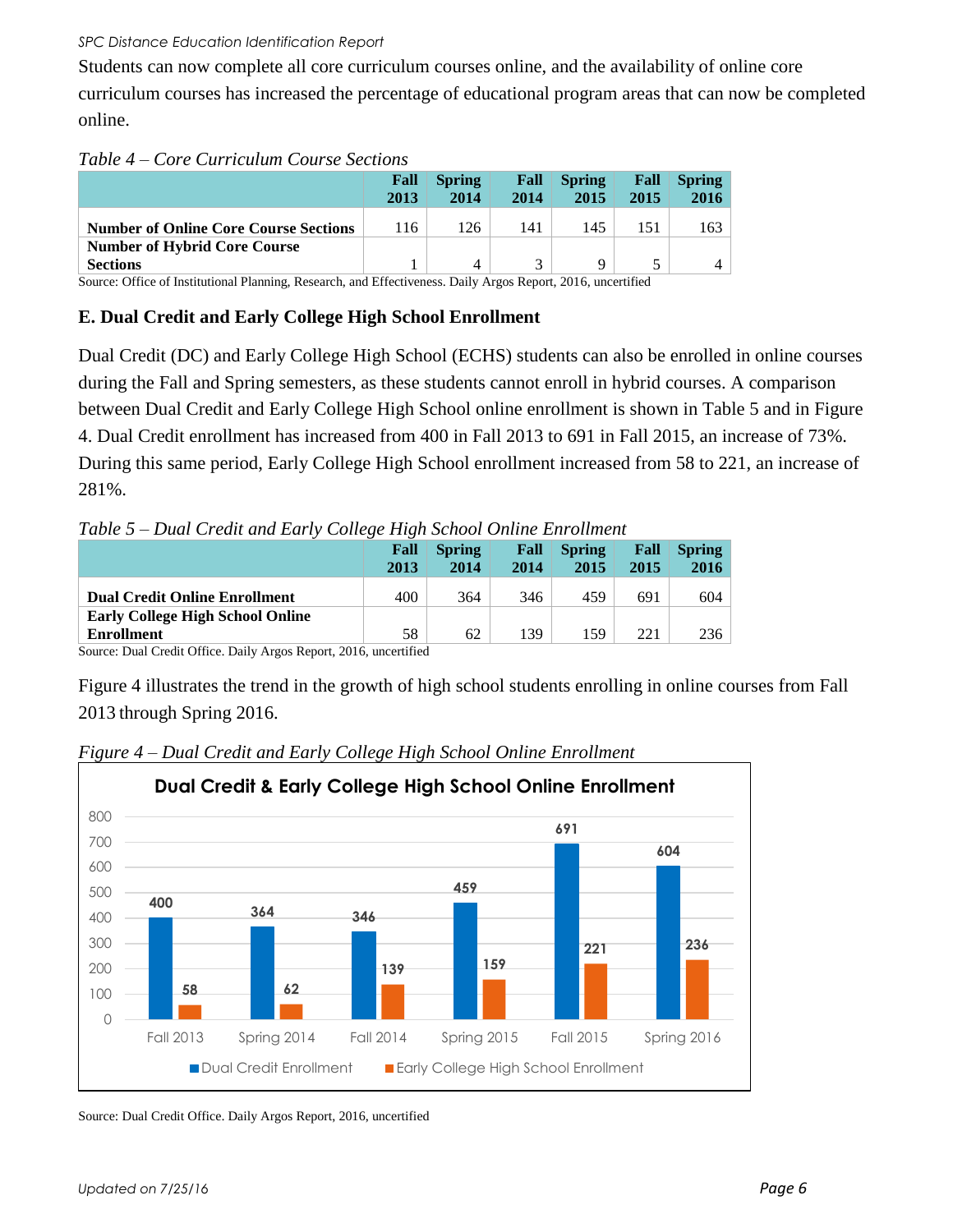### **F. Online Educational Programs**

As more courses are offered online, the number of credits available online in each educational program has increased as well. St. Philip's College now has 21 educational programs that can be completed 100% online, as well as 10 educational programs that can be completed 50% or more online. There is also an increasing number of educational programs, 27, for which 25% or more of the educational program can be completed online. Figure 5 displays the number of educational programs for which various levels of credits can be completed online. They are shown by degree type: Associate of Arts (AA), Fields of Study (FOS), Associate of Arts in Teaching (AAT), Associate of Applied Science (AAS), and certificates I, II and III (labeled as CERT). The individual educational program listing can be found in Appendix B.



*Figure 5 – Distance Education Programs* 

### **G. Orientation to Online Learning (OLRN)**

The Orientation to Online Learning course helps students prepare to take online courses by providing them with an overview of the Canvas Learning Management System tools and tips on how to be a successful online learner.

The Center for Distance Learning staff manage OLRN courses and respond to all inquiries from students and faculty. Students must submit a certificate to their instructors proving that they have completed the OLRN course. In the future, the need for a certificate may be eliminated, as the OLRN completion will be noted in the course rosters for easy access by faculty.

As illustrated in Table 6, the number of students enrolled in the OLRN 0001 course increased steadily over the last few years but rose dramatically in Spring 2016 when the Vice President of Academic Success made it mandatory for all students new to distance education. From Spring 2014 to Spring 2016, the number of students enrolled in OLRN grew by 410% from 435 to 2,218 students. This high number of enrollment in OLRN is expected to continue for the 2016-2017 academic year.

*Source: Review of Programs in 2016-2017 eCatalog*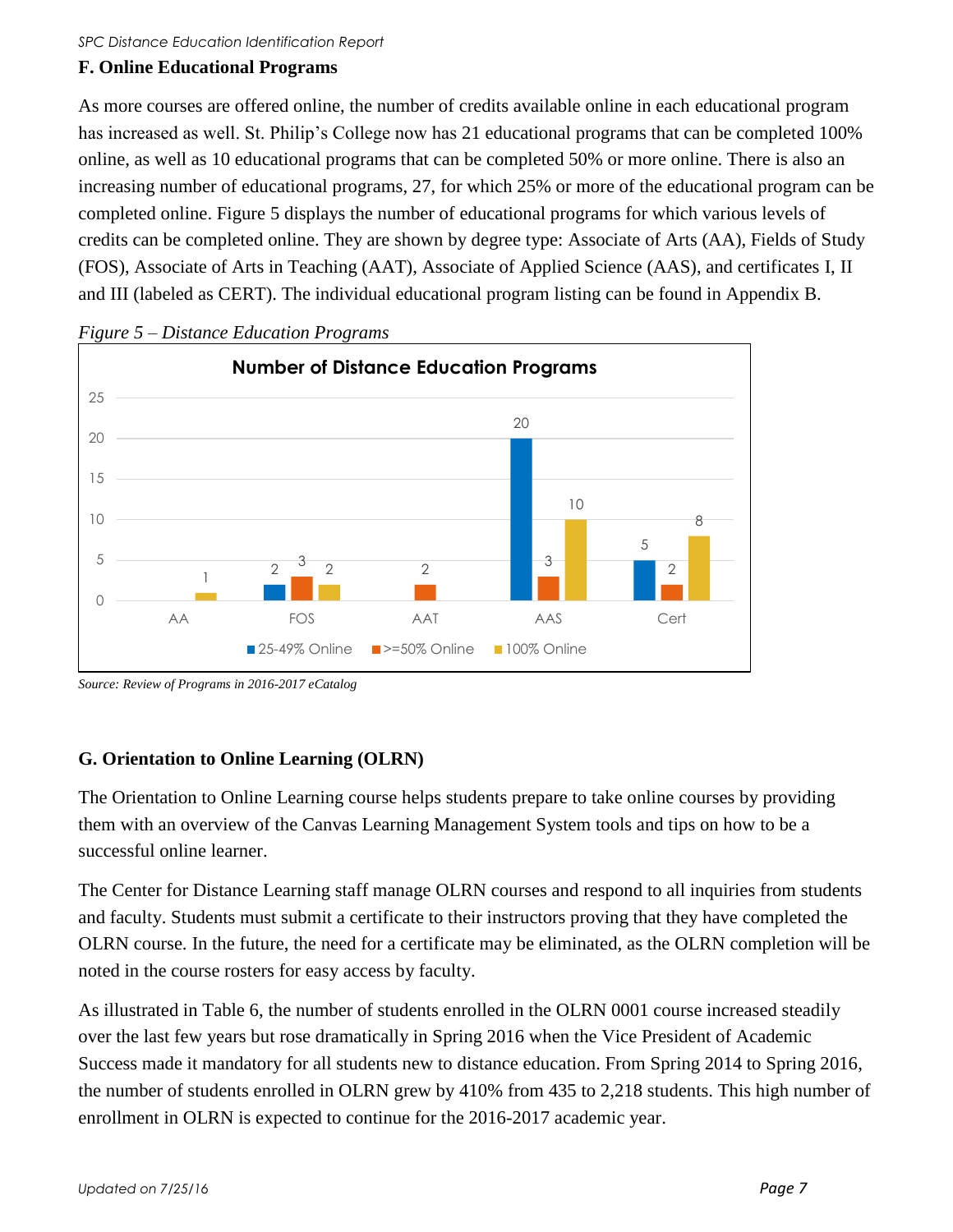#### *Table 6 – Orientation to Online Learning Enrollment*

|                        | Fall | <b>Spring</b> | Fall | <b>Spring</b> | Fall | <b>Spring</b> |
|------------------------|------|---------------|------|---------------|------|---------------|
|                        | 2013 | 2014          | 2014 | 2015          | 2015 | 2016          |
| <b>OLRN</b> Enrollment | 492  | 435           | 391  | 234           | 379  | 2,210         |

Source: Office of Institutional Planning, Research, and Effectiveness. Daily Argos Report, 2016, uncertified

Figure 6 depicts enrollment growth in the OLRN course.





Source: Office of Institutional Planning, Research, and Effectiveness. Daily Argos Report, 2016, uncertified

### **H. Faculty Data**

The number of faculty trained to teach online or hybrid courses also continues to grow each semester. Currently St. Philip's College has 64 full-time faculty members and 106 adjunct faculty trained to teach online or hybrid courses as illustrated in Table 7. The Instructional Innovation Center trains and certifies faculty to teach in a distance education format. Certification is a requirement for faculty to be able to teach online and hybrid courses. The Center trains 15 to 20 faculty each semester.

| Table $t - T$ acan't centrica to Teach Online |                                        |                                                                                   |                                    |  |  |  |  |  |
|-----------------------------------------------|----------------------------------------|-----------------------------------------------------------------------------------|------------------------------------|--|--|--|--|--|
|                                               | <b>Current</b><br><b>Total Faculty</b> | <b>Number of Faculty Certified</b><br>to Teach Online or Hybrid<br><b>Courses</b> | <b>Percent</b><br><b>Certified</b> |  |  |  |  |  |
| <b>Fulltime Faculty</b>                       | 65                                     | 64                                                                                | 39%                                |  |  |  |  |  |
| <b>Adjunct Faculty</b>                        | 232                                    | 106                                                                               | 46%                                |  |  |  |  |  |

*Table 7 – Faculty Certified to Teach Online* 

Source: Instructional Innovation Center Certification Records, 2016

### **I. Student Success – Retention and Completion**

The Center for Distance Learning tracks trends in completion rates and successful completion rates of online students. Completion rates reflect students who did not drop from a course, whereas successful completion rates reflect students who completed a course with a passing grade. A comparison of Spring semester completion rates from 2012 to 2016 for traditional (non-distance education) students and online students is illustrated in Figure 7.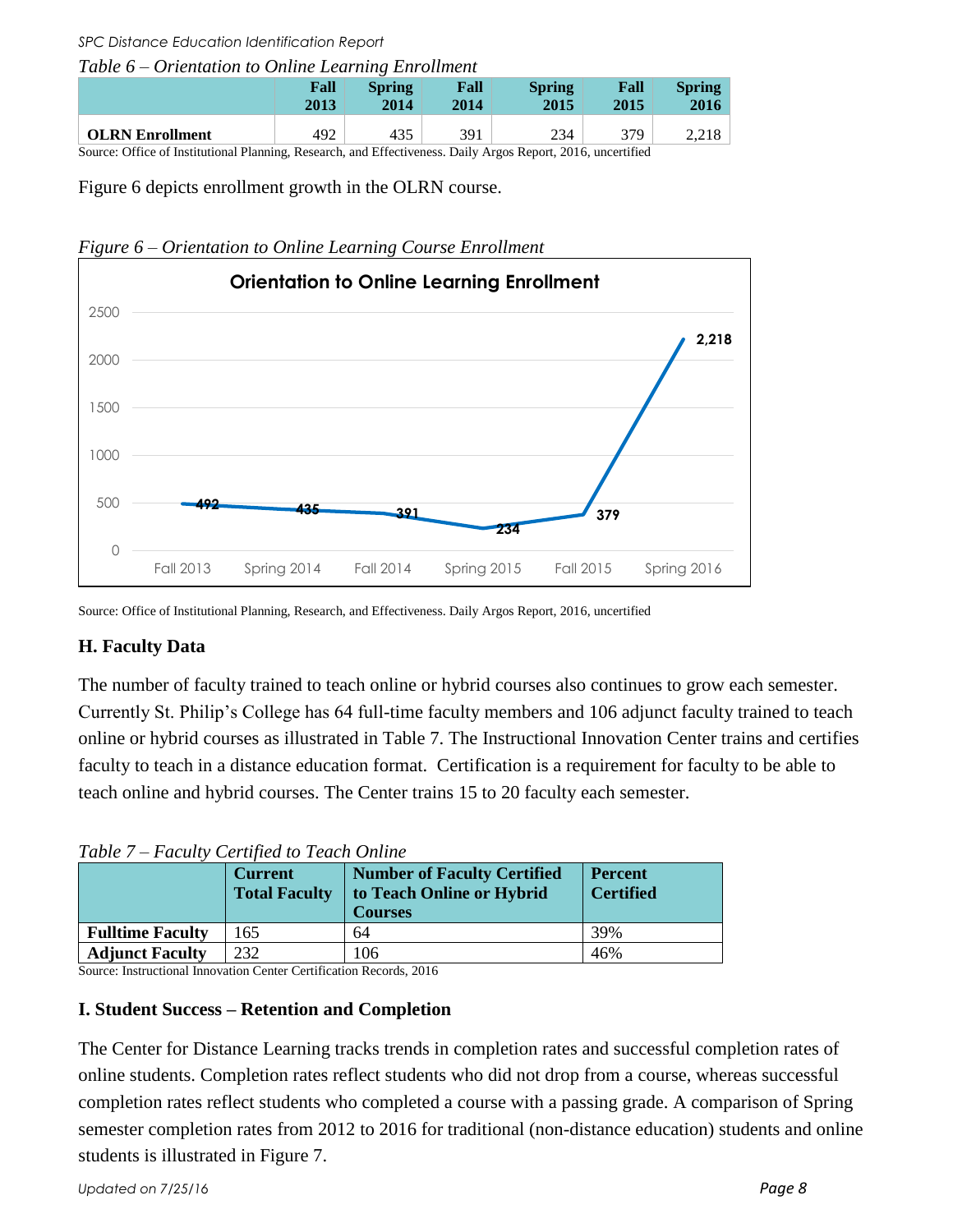Figure 7 reveals a decline in the gap of Spring semester course completion rates between traditional courses and online courses. The gap decreased from 2.98% in Spring 2012 to 1.5% in Spring 2016.



*Figure 7 – Course Completion Rates by Spring Semesters*

Source: Office of Institutional Planning, Research, and Effectiveness. Daily Argos Report, 2016, uncertified

However, as illustrated in Figure 8, there is no significant difference in the gap of Fall course completion rates between traditional courses and online courses. The gap increased slightly from 1.13% in Fall 2011 to 1.3% in Fall 2015.



*Figure 8 – Course Completion Rates by Fall Semesters*

Source: Office of Institutional Planning, Research, and Effectiveness. Daily Argos Report, 2016, uncertified

Successful completion rates by Spring and Fall semesters are illustrated in Figures 9 and 10. Figure 9 shows a significant decrease in the gap for successful course completion rates between traditional and online students. The gap decreased from 11.92% in Spring 2012 to 5.5% in Spring 2016.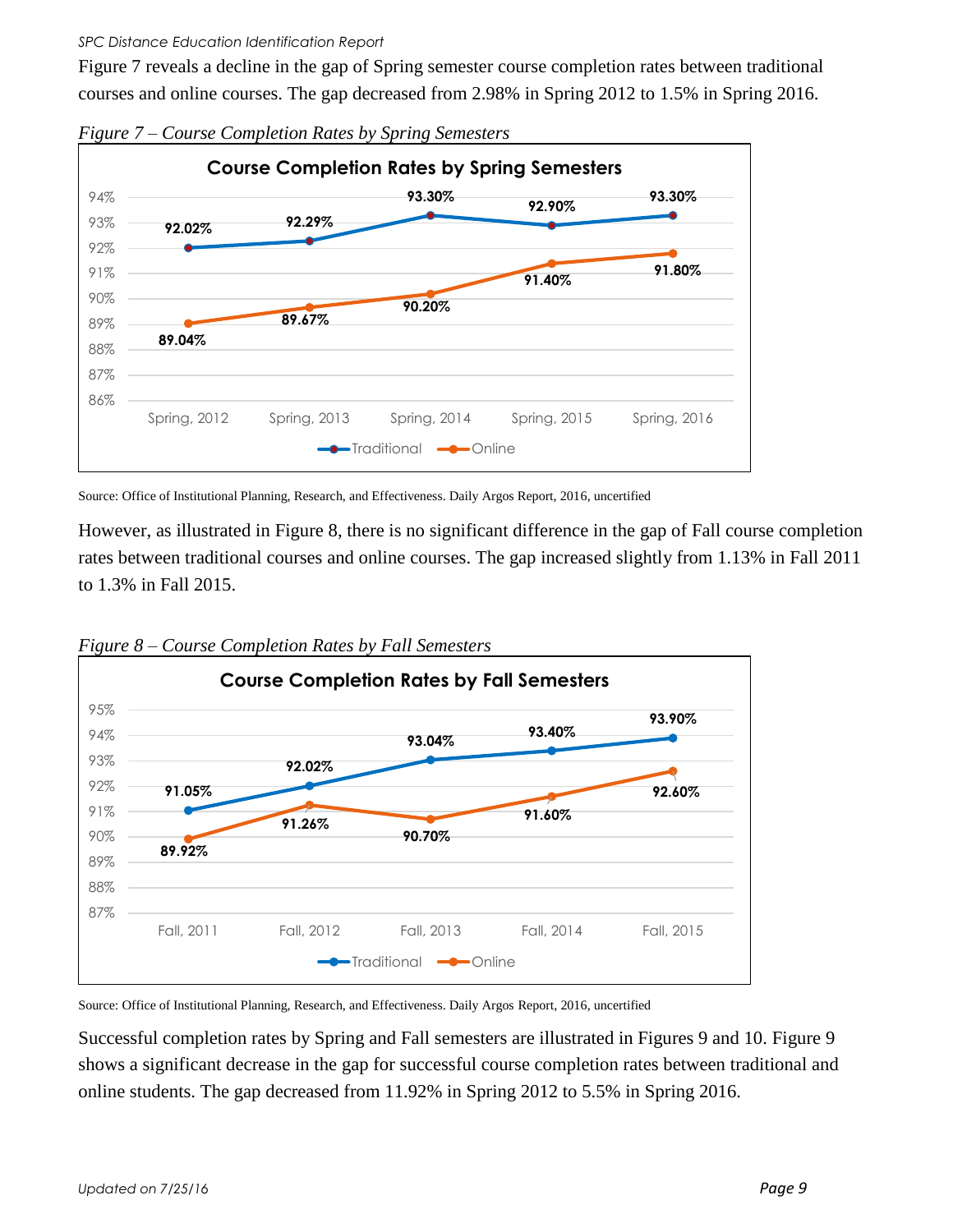*SPC Distance Education Identification Report Figure 9 – Successful Course Completion Rates by Spring Semesters*



Source: Office of Institutional Planning, Research, and Effectiveness. Daily Argos Report, 2016, uncertified

Similarly, the gap decreased for successful completion rates by Fall semesters. Figure 10 displays a decrease in the gap for successful course completion rates between traditional and online students. The gap decreased from 10.53% in Fall 2011 to 3.5% in Fall 2015.



*Figure 10 – Successful Course Completion Rates by Fall Semesters* 

Source: Office of Institutional Planning, Research, and Effectiveness. Daily Argos Report, 2016, uncertified

### **III. Awareness**

*Updated on 7/25/16 Page 10* The Awareness step allows St. Philip's College to share the identification and descriptive assessment of data with all internal and external SPC constituencies. This report will be shared at all internal St. Philip's College leadership meetings to include Cabinet meetings, Division meetings, Leadership Council meetings, Faculty Senate meetings, Staff Council meetings, Curriculum Committee meetings and Chair Academy sessions, as well as with the College Distance Education Compliance Committee. Internal dissemination and presentation of the findings will include all internal constituencies to include both academic and non-academic areas/divisions. This report will also be shared at all external venues as well.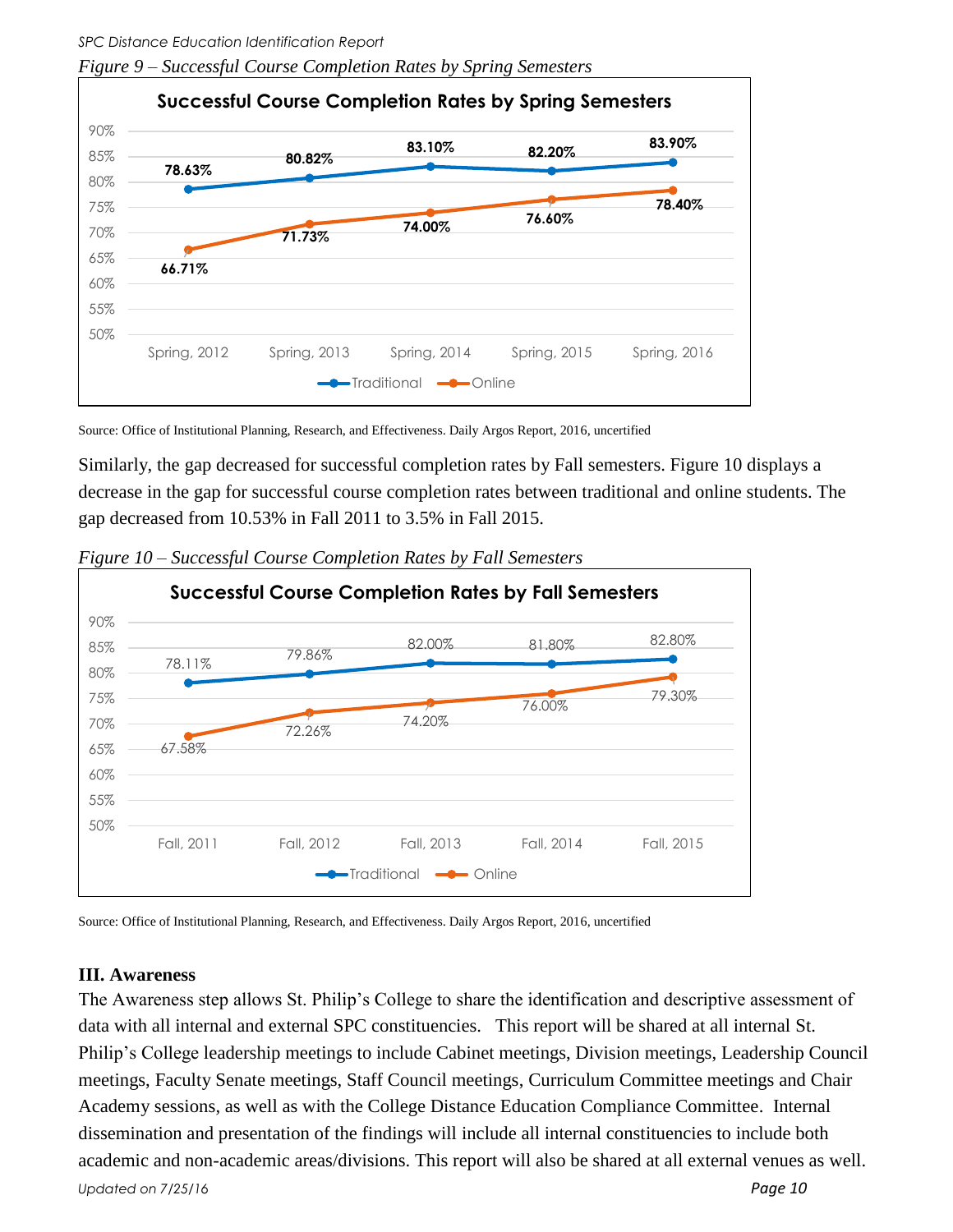Some of these include, but are not limited to, dissemination at local, state, regional and national conferences.

### **IV. Improvements**

The Center for Distance Learning and the Instructional Innovation Center, in conjunction with distance education faculty and the Distance Education Compliance Committee, will use the data presented in this report to recommend possible improvements in how we support online students. This will help ensure that the institution is meeting its responsibility of providing the same level of student support to online students as it does to face-to-face students. Recommendations for improvements may also be made to how we train and prepare faculty to teach online courses.

### **Conclusion**

As distance education continues to grow and become an even more significant part of St. Philip's College, there is a need to monitor all aspects of distance education as they relate to SACS-COC requirements to ensure we remain in compliance. The Distance Education Compliance Committee, along with the staff of the Center for Distance Learning, the Instructional Innovation Center, and the Office of Institutional Planning, Research and Effectiveness, will ensure distance education is regularly and systematically reviewed and that a close-out report is compiled annually and distributed to all associated constituencies. This report will enable the college leadership to track the growth and effectiveness of its distance education programs, to highlight successful programs and to recommend strategies to improve all programs. Student success will also be evaluated to determine areas in which the college can help improve successful completion.

Support for distance education students is crucial for their success, so the Center for Distance Learning will continue providing training opportunities to students and building awareness of the Orientation to Online Learning course. Additionally, the Instructional Innovation Center will continue providing professional development opportunities related to best practices in teaching in a distance education environment. These opportunities will include training for department Chairs to enable them to more effectively evaluate online and hybrid courses within their departments.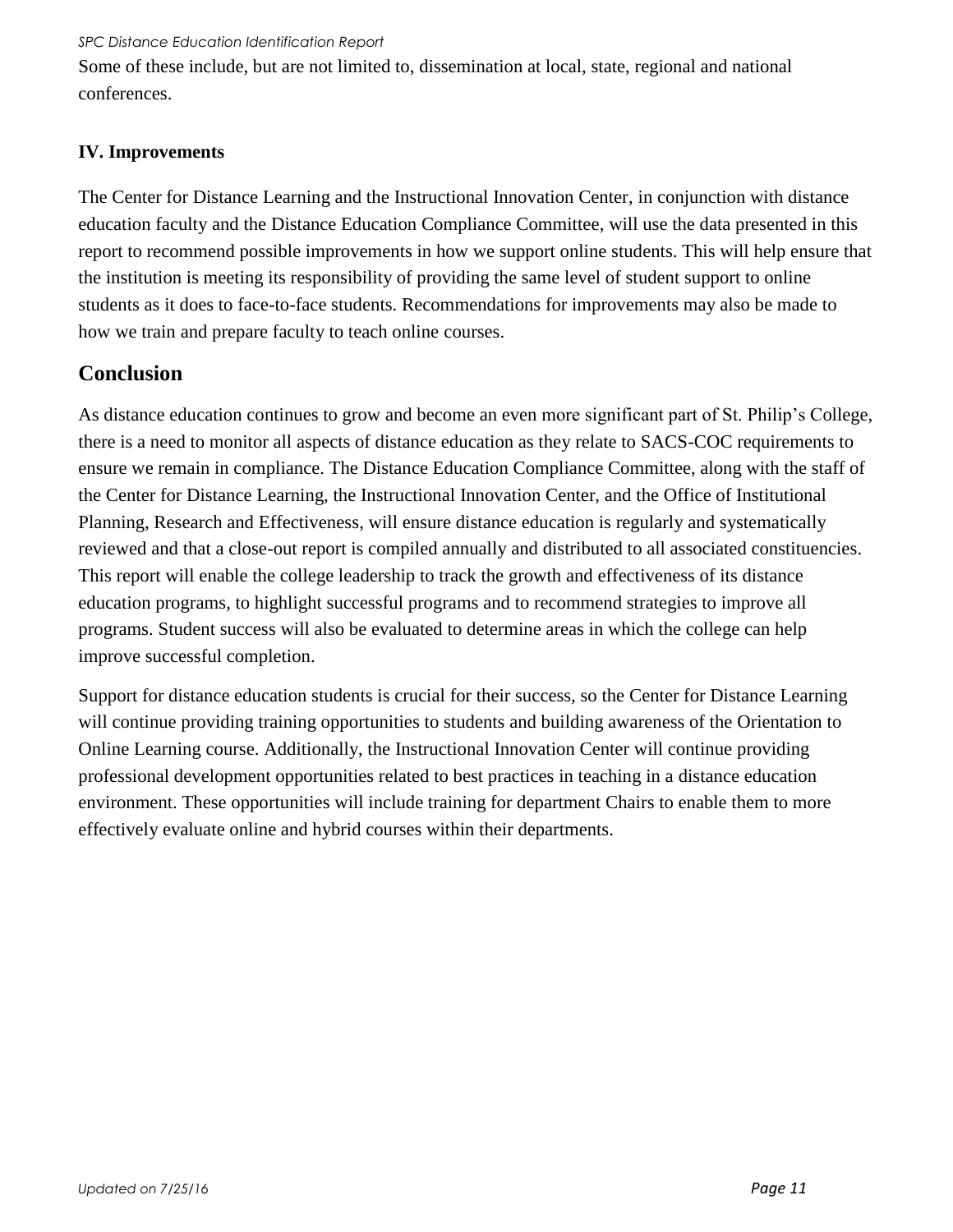### **Appendices**

### **A. Definitions**

**Completion Rates** – The ratio of the number of students completing a course with a grade of A, B, C, D, or F to the total number of students enrolled in a course. (Source: St. Philip's College Glossary of Terms, September 25, 2015)

**Core Curriculum –** The Core Curriculum aligns with the Texas Core Curriculum, a 42 Semester Credit Hour (SCH) core curriculum for all undergraduate students in Texas as prescribed by the Texas Higher Education Coordinating Board. (Source: Texas Higher Education Coordinating Board Texas Core Curriculum Rules, 2015)

**Core Course** - A course that is part of the 2015-2016 St. Philip's College Core Curriculum. (Source: St. Philip's College 2015- 2016 Core Curriculum Selection List, College Catalog website, Fall 2015), College web site [http://myspccatalog.alamo.edu/content.php?catoid=110&navoid=5158,](http://myspccatalog.alamo.edu/content.php?catoid=110&navoid=5158) Retrieval date September 26, 2015

**Distance Education** – A formal educational process in which the majority of the instruction (interaction between students and instructors and among students) in a course occurs when students and instructors are not in the same place. Instruction may be synchronous or asynchronous. (Source: SACSCOC Distance and Correspondence Policy Statement, July 2014)

**Duplicate Enrollment**- Indicates enrollment by the same student in more than one course.

**Enrollment data** – Data representing the number of students enrolled in each course section. Enrollment data used in this report includes duplicate numbers in that individual students may be enrolled in more than one distance education course section. (Source: The Office of Institutional Planning, Research, and Effectiveness, September, 2015)

**Hybrid Course** – A distance education course in which a majority (more than 50 percent but less than 85 percent) of the planned instruction occurs when the students and instructor(s) are not in the same place. (Source: Texas Higher Education Coordinating Board Distance Education Policies, 2015)

**Non-Core Course** – A course that is not part of the 2015-2016 St. Philip's College Core Curriculum. (Source: St. Philip's College 2015-2016 Core Curriculum Selection List, College Catalog website, Fall 2015)

**Online Course** – A fully distance education course which may have mandatory face-to-face sessions totaling no more than 15 percent of the instructional time. (Source: Texas Higher Education Coordinating Board Distance Education Policies, 2015, THECB Web site - [http://www.thecb.state.tx.us/index.cfm?objectid=A5A152AC-D29D-334F-872625E9E77B3B37,](http://www.thecb.state.tx.us/index.cfm?objectid=A5A152AC-D29D-334F-872625E9E77B3B37) retrieval date - September 26, 2015)

**Orientation to Online Learning** (OLRN) **–** The OLRN 0001 course is required of all students who are new to online courses. The free, self-paced, online course familiarizes students with the learning management system, Canvas, and presents topics to help students succeed in their online courses. (Source: The 2016-2017 College Catalog Distance Learning page, July, 2016)

**Section** – A specific course offered for credit. Sections range from one to four semester credit hours (SCH). (Source: St. Philip's College Glossary of Terms, September 25, 2015)

**Successful Completion Rates** – The ratio of the number of students completing a course with a grade of A, B, or C to the total number of students enrolled in a course. (Source: St. Philip's College Glossary of Terms, September 25, 2015)

**Traditional Course** – A course where 100% of the planned instruction occurs when the students and the instructor are in the same place. (Source: Derived from SACSCOC Distance and Correspondence Policy Statement definition of Distance Education, July 2014)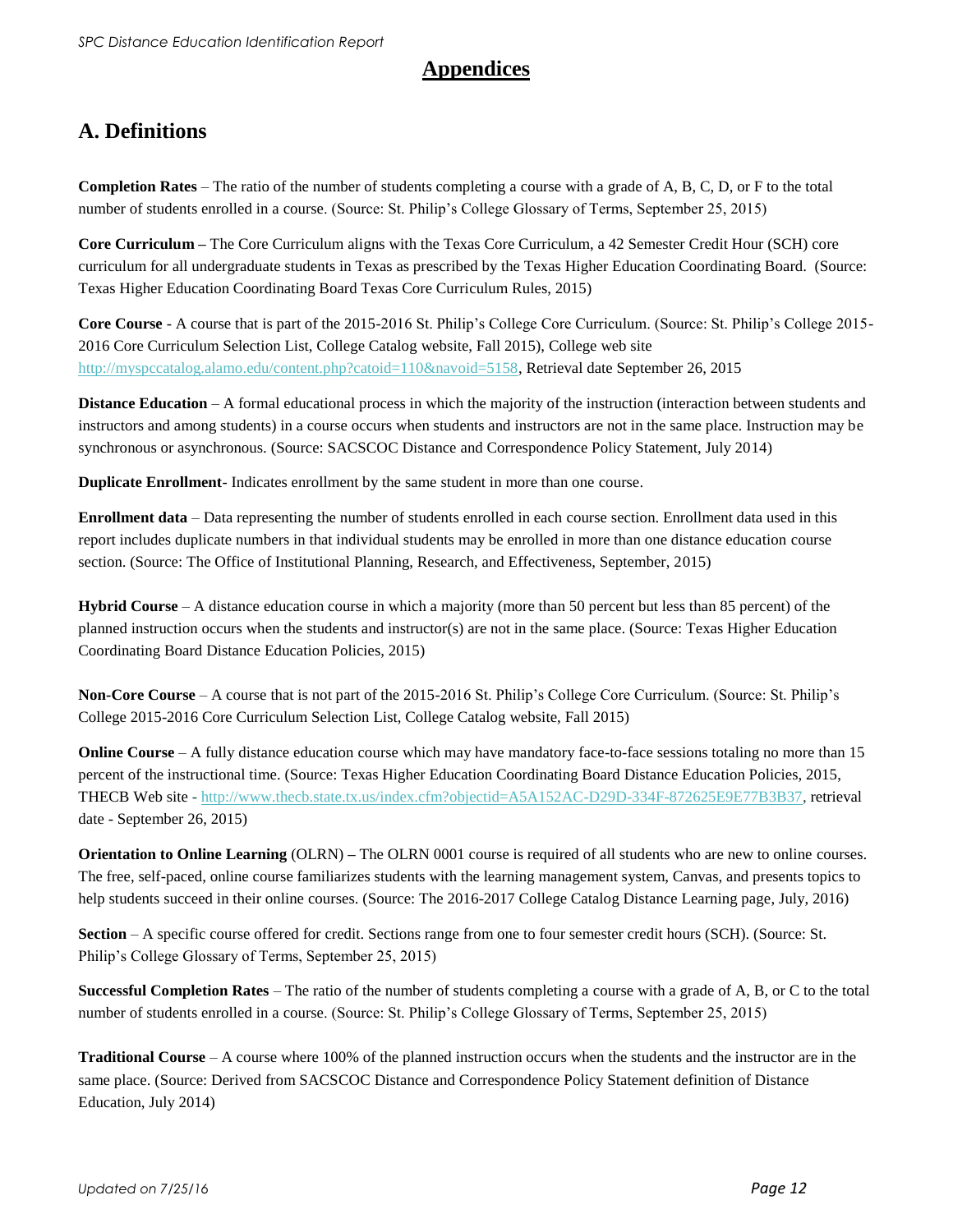### **B. Institutional Summary Form**

## **Institutional Summary Form**

### **Distance Education Online Programs**

*Updated July 12, 2016*

| Award             | <b>Title</b>                                               | $<$ 25%<br>Online | $25 -$<br>49%<br>Online | $>=50\%$<br>Online | 100%<br>Online        |
|-------------------|------------------------------------------------------------|-------------------|-------------------------|--------------------|-----------------------|
| <b>AAT</b>        | AAT Teaching, 7-12, and Other EC-12                        |                   |                         | Yes                |                       |
| <b>AAT</b>        | AAT Teacher Certification: EC-6, 4-8, and EC-12            |                   |                         | Yes                |                       |
| Award             | <b>Title</b>                                               | $<$ 25%<br>Online | $25 -$<br>49%<br>Online | $>=50%$<br>Online  | 100%<br>Online        |
| <b>FOS</b>        | <b>Business FOS</b>                                        |                   |                         |                    | Yes                   |
| <b>FOS</b>        | <b>Computer Science FOS</b>                                |                   |                         | Yes                |                       |
| <b>FOS</b>        | <b>Criminal Justice FOS</b>                                |                   |                         |                    | Yes                   |
| <b>FOS</b>        | Mechanical Engineering FOS (Voluntary Transfer<br>Compact) |                   | Yes                     |                    |                       |
| <b>FOS</b>        | <b>Mexican-American Studies FOS</b>                        |                   | Yes                     |                    |                       |
| <b>FOS</b>        | Music FOS                                                  | 0%                |                         |                    |                       |
| <b>FOS</b>        | <b>Speech Communication FOS</b>                            |                   |                         | Yes                |                       |
| <b>FOS</b>        | Associate of Science, concentration in Engineering         |                   |                         | Yes                |                       |
|                   | Total number of FOS programs that meet criteria            |                   | $\overline{2}$          | 3                  | $\boldsymbol{2}$      |
| Award             | <b>Title</b>                                               | $<$ 25%<br>Online | $25 -$<br>49%<br>Online | $>=50%$<br>Online  | 100%<br>Online        |
| AA                | Associate of Arts                                          |                   |                         |                    | Yes                   |
| Award             | <b>Title</b>                                               | $<$ 25%<br>Online | $25 -$<br>49%<br>Online | $>=50%$<br>Online  | 100%<br><b>Online</b> |
| <b>AAS</b>        | Accounting Technology, A.A.S.                              |                   |                         | Yes                |                       |
| AAS               | Administrative Office Technology, A.A.S.                   |                   |                         |                    | Yes                   |
| <b>AAS</b>        | Advanced Manufacturing Technology (AMT), AAS               | 15%               |                         |                    |                       |
| AAS               | Air Conditioning and Heating, A.A.S.                       | 20%               |                         |                    |                       |
| AAS               | Aircraft Technician Airframe, A.A.S.                       |                   | Yes                     |                    |                       |
| <b>AAS</b>        | Aircraft Technician Powerplant, A.A.S.                     | 20%               |                         |                    |                       |
| <b>AAS</b>        |                                                            |                   |                         |                    |                       |
| AAS               | Automotive Technology - Option II Ford ASSET, A.A.S.       | 15%               |                         |                    |                       |
|                   | Automotive Technology, A.A.S.                              |                   | Yes                     |                    |                       |
| AAS               | Baking and Pastry Arts, A.A.S.                             |                   | Yes                     |                    |                       |
| AAS               | Biomedical Engineering Technology, A.A.S.                  |                   | Yes                     |                    |                       |
| AAS               | Business Management and Technology, A.A.S.                 |                   |                         |                    | Yes                   |
| AAS               | CNC Manufacturing Technician, A.A.S.                       |                   | Yes                     |                    |                       |
| AAS               | Collision/Refinishing Technician, A.A.S.                   |                   | Yes                     |                    |                       |
| AAS               | Computer Maintenance Technology, A.A.S.                    | 20%               |                         |                    |                       |
| AAS               | Computer Maintenance with Cisco Specialization, A.A.S.     | 10%               |                         |                    |                       |
| AAS               | Construction Business Management, A.A.S.                   |                   |                         | Yes                |                       |
| AAS               | Construction Technology, A.A.S.                            |                   | Yes                     |                    |                       |
| AAS               | Culinary Arts, A.A.S.                                      |                   | Yes                     |                    |                       |
| AAS<br>$\rm{AAS}$ | Diagnostic Medical Sonography, A.A.S.                      |                   | Yes                     |                    |                       |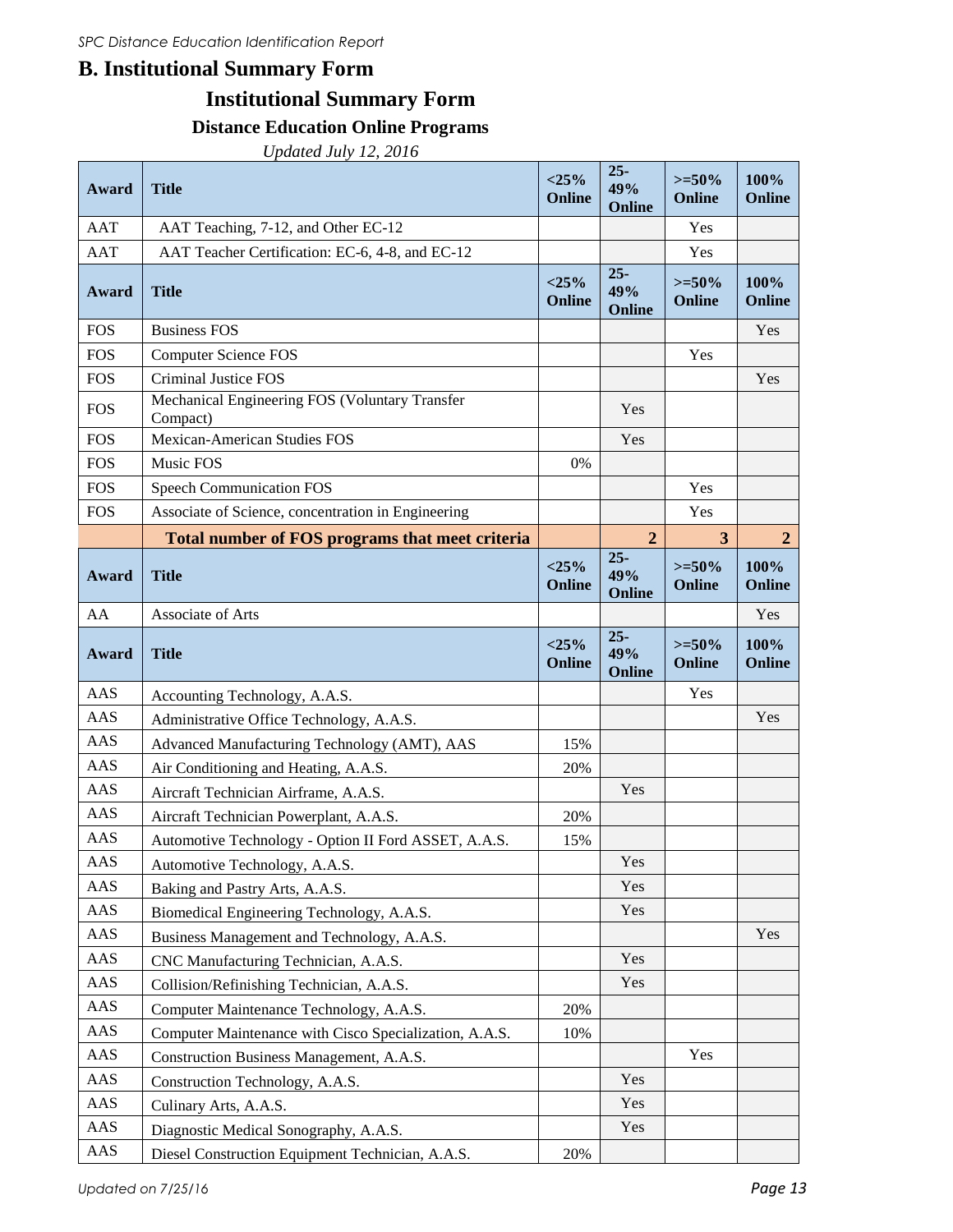| AAS   | Diesel/Light to Heavy Truck Technology A.A.S                                                            | 20%               |                         |                         |                |
|-------|---------------------------------------------------------------------------------------------------------|-------------------|-------------------------|-------------------------|----------------|
| AAS   | Early Childhood and Family Studies, A.A.S.                                                              |                   |                         |                         | Yes            |
| AAS   | Early Childhood and Family Studies, A.A.S. -<br>Specialization in Accreditation Leadership              |                   |                         |                         | Yes            |
| AAS   | Early Childhood and Family Studies, A.A.S. with<br>Specialization in Language and Literacy in Preschool |                   |                         |                         | Yes            |
| AAS   | AAS Early Childhood Studies Program                                                                     |                   |                         |                         | Yes            |
| AAS   | Electrical Trades, A.A.S.                                                                               | 20%               |                         |                         |                |
| AAS   | Electronics Technology, Instrumentation, A.A.S.                                                         | 20%               |                         |                         |                |
| AAS   | General Motors Automotive Service Educational Program<br>$(ASEP)$ , A.A.S.                              |                   | Yes                     |                         |                |
| AAS   | Health Information Technology - Health Management with<br>Allied Health Technical Specialties AAS       |                   | Yes                     |                         |                |
| AAS   | Health Information Technology, A.A.S.                                                                   |                   |                         |                         | Yes            |
| AAS   | Hospitality Management, A.A.S.                                                                          |                   |                         | Yes                     |                |
| AAS   | Hotel Management, A.A.S.                                                                                |                   | Yes                     |                         |                |
| AAS   | Information Assurance and Cybersecurity, A.A.S.                                                         |                   |                         |                         | Yes            |
| AAS   | Invasive Cardiovascular Technology, A.A.S.                                                              |                   | Yes                     |                         |                |
| AAS   | Manufacturing Operations Technician, A.A.S.                                                             |                   | Yes                     |                         |                |
| AAS   | Medical Laboratory Technician, A.A.S.                                                                   |                   | Yes                     |                         |                |
| AAS   | Network Administrator, A.A.S.                                                                           |                   |                         |                         | Yes            |
| AAS   | Occupational Therapy Assistant, A.A.S.                                                                  | 20%               |                         |                         |                |
| AAS   | Physical Therapist Assistant, A.A.S.                                                                    | 19%               |                         |                         |                |
| AAS   | Power Generation and Alternative Energy A.A.S.                                                          | 20%               |                         |                         |                |
| AAS   | Radiography Technologist, A.A.S.                                                                        | 19%               |                         |                         |                |
| AAS   | Refrigeration Technology, A.A.S.                                                                        | 20%               |                         |                         |                |
| AAS   | Respiratory Care Technology, A.A.S.                                                                     |                   | Yes                     |                         |                |
| AAS   | Restaurant Management, A.A.S.                                                                           |                   | Yes                     |                         |                |
| AAS   | Surgical Technology A.A.S.                                                                              |                   | Yes                     |                         |                |
| AAS   | Vision Care Technology, A.A.S.                                                                          |                   | Yes                     |                         |                |
| AAS   | Web and Mobile Developer, A.A.S.                                                                        |                   |                         |                         | Yes            |
| AAS   | Welder/Welding Technologist, A.A.S.                                                                     |                   | Yes                     |                         |                |
|       | Total number of AAS programs that meet criteria                                                         |                   | 20                      | $\overline{\mathbf{3}}$ | <b>10</b>      |
| Award | <b>Title</b>                                                                                            | $<$ 25%<br>Online | $25 -$<br>49%<br>Online | $>=50%$<br>Online       | 100%<br>Online |
| CERT1 | Administrative Office Assistant Certificate                                                             |                   |                         |                         | Yes            |
| CERT1 | Air Conditioning and Heating Certificate                                                                | 0%                |                         |                         |                |
| CERT1 | Aircraft Structures Mechanic Certificate                                                                | 1%                |                         |                         |                |
| CERT1 | Aircraft Turbine Mechanic Certificate                                                                   | 6%                |                         |                         |                |
| CERT1 | Automotive Heating and Air Conditioning Specialist<br>Certificate                                       | 0%                |                         |                         |                |
| CERT1 | Automotive Performance Specialist Certificate                                                           | $0\%$             |                         |                         |                |
| CERT1 | Automotive Technology Certificate                                                                       | 0%                |                         |                         |                |
| CERT1 | <b>Baking Principles Certificate</b>                                                                    |                   | Yes                     |                         |                |
| CERT1 | Brake and Front End Specialist Certificate                                                              | 0%                |                         |                         |                |
| CERT1 | <b>Catering Management Certificate</b>                                                                  |                   | Yes                     |                         |                |
| CERT1 | Cisco Systems Networking Certificate                                                                    |                   |                         | Yes                     |                |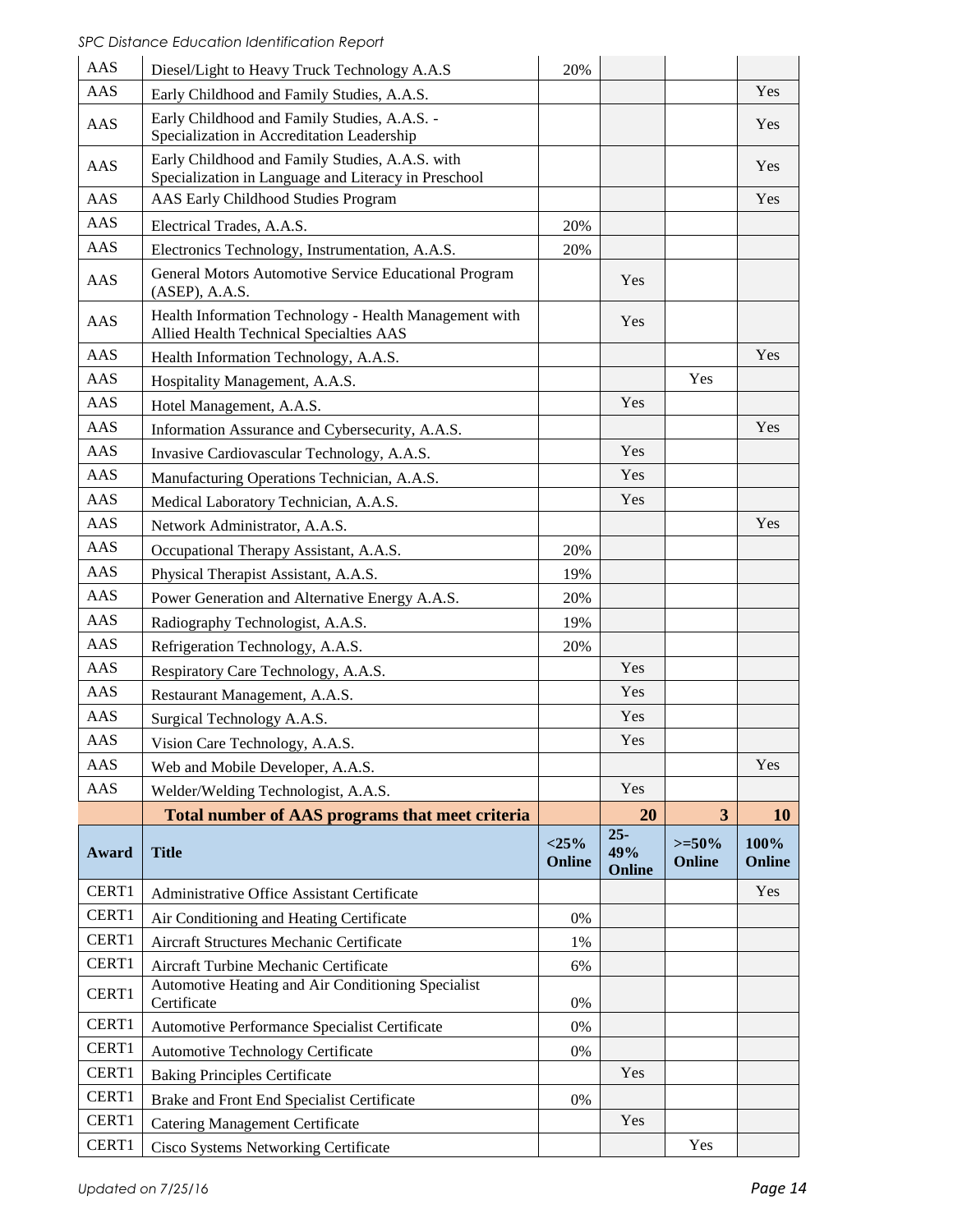| CERT1 | <b>CNC</b> Operator Certificate                                                             | 9%                |                         |                   |                |
|-------|---------------------------------------------------------------------------------------------|-------------------|-------------------------|-------------------|----------------|
| CERT1 | <b>Collision Technology Certificate</b>                                                     | 0%                |                         |                   |                |
|       | Computer Maintenance with Cisco Specialization                                              |                   |                         |                   |                |
| CERT1 | Certificate                                                                                 | 0%                |                         |                   |                |
| CERT1 | <b>Construction Technology Certificate</b>                                                  | 0%                |                         |                   |                |
| CERT1 | <b>Culinary Studies Certificate</b>                                                         |                   | Yes                     |                   |                |
| CERT1 | Diesel Heavy Equipment Certificate                                                          | 0%                |                         |                   |                |
| CERT1 | Diesel/Light to Heavy Truck Technology Brake and Front<br><b>End Specialist Certificate</b> | 0%                |                         |                   |                |
| CERT1 | Diesel/Light to Heavy Truck Technology Certificate                                          | 0%                |                         |                   |                |
| CERT1 | Early Childhood Studies Certificate                                                         |                   |                         |                   | Yes            |
| CERT1 | <b>Electrical Trades Certificate</b>                                                        | 0%                |                         |                   |                |
| CERT1 | <b>Entrepreneurship Certificate</b>                                                         |                   |                         |                   | Yes            |
| CERT1 | Ford Maintenance and Light-Duty Repair Certificate                                          | 0%                |                         |                   |                |
| CERT1 | <b>GM ASEP Level 1 Certificate</b>                                                          | 0%                |                         |                   |                |
| CERT1 | Hospitality Management Fundamentals Level I Certificate                                     |                   | Yes                     |                   |                |
| CERT1 | Hotel Limited Service Property Management Certificate                                       | 19%               |                         |                   |                |
| CERT1 | Inert Gas GTAW/GMAW Welder (MSGW) Certificate                                               | 0%                |                         |                   |                |
| CERT1 | Information Assurance and Cybersecurity Certificate                                         |                   |                         |                   | Yes            |
| CERT1 | Machinist/Machine Technologist Certificate                                                  | 0%                |                         |                   |                |
| CERT1 | Manufacturing Operations Maintenance Mechanic<br>Certificate                                | 0%                |                         |                   |                |
| CERT1 | Manufacturing Skills Trade Helper Certificate                                               | 0%                |                         |                   |                |
| CERT1 | Massage Therapy Level I Certificate                                                         | 0%                |                         |                   |                |
| CERT1 | MCSE: Server Infrastructure                                                                 |                   |                         |                   | Yes            |
| CERT1 | Microsoft Office Specialist (MOS) Certificate                                               |                   |                         |                   | Yes            |
| CERT1 | Nurse Aide for Health Care Level I Certificate                                              | 0%                |                         |                   |                |
| CERT1 | Payroll Clerk Certificate                                                                   |                   |                         |                   | Yes            |
| CERT1 | Plumber's Helper Certificate                                                                | 0%                |                         |                   |                |
| CERT1 | <b>Plumbing Trades Certificate</b>                                                          | 0%                |                         |                   |                |
| CERT1 | Power Generation and Alternative Energy Certificate                                         | 0%                |                         |                   |                |
| CERT1 | Production Tool Operator / Maintenance Assistant<br>Certificate                             | 0%                |                         |                   |                |
| CERT1 | Refinishing Technology Certificate                                                          | 0%                |                         |                   |                |
| CERT1 | <b>Refrigeration Certificate</b>                                                            | 0%                |                         |                   |                |
| CERT1 | <b>Restaurant Supervision Certificate</b>                                                   |                   | Yes                     |                   |                |
| CERT1 | Structural/Pipe Layout Certificate                                                          | 0%                |                         |                   |                |
| CERT1 | <b>Transmission Specialist Certificate</b>                                                  | 0%                |                         |                   |                |
| CERT1 | Web and Mobile Developer Certificate                                                        |                   |                         |                   | Yes            |
| Award | <b>Title</b>                                                                                | $<$ 25%<br>Online | $25 -$<br>49%<br>Online | $>=50%$<br>Online | 100%<br>Online |
| CERT2 | Aircraft Mechanic Airframe Certificate                                                      | 0%                |                         |                   |                |
| CERT2 | Aircraft Mechanic Powerplant Certificate                                                    | 0%                |                         |                   |                |
| CERT2 | Histologic Technology Certificate                                                           |                   |                         | Yes               |                |
| CERT2 | <b>Vocational Nursing Certificate</b>                                                       | 11%               |                         |                   |                |
|       | <b>Total number of Certificate programs that meet</b><br>criteria                           |                   | 5                       | $\boldsymbol{2}$  | 8              |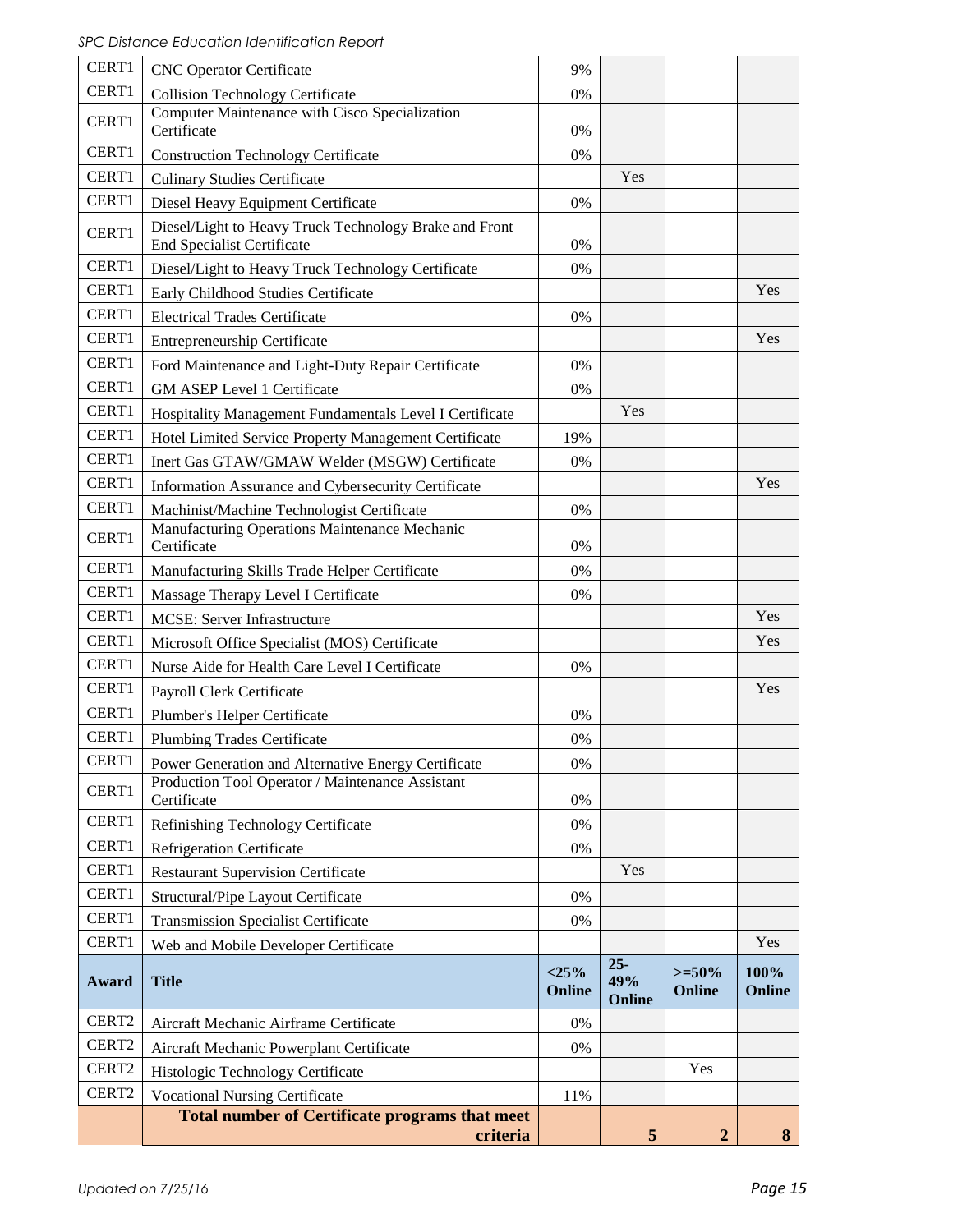### **C. Orientation to Online Learning (OLRN) Memorandum**

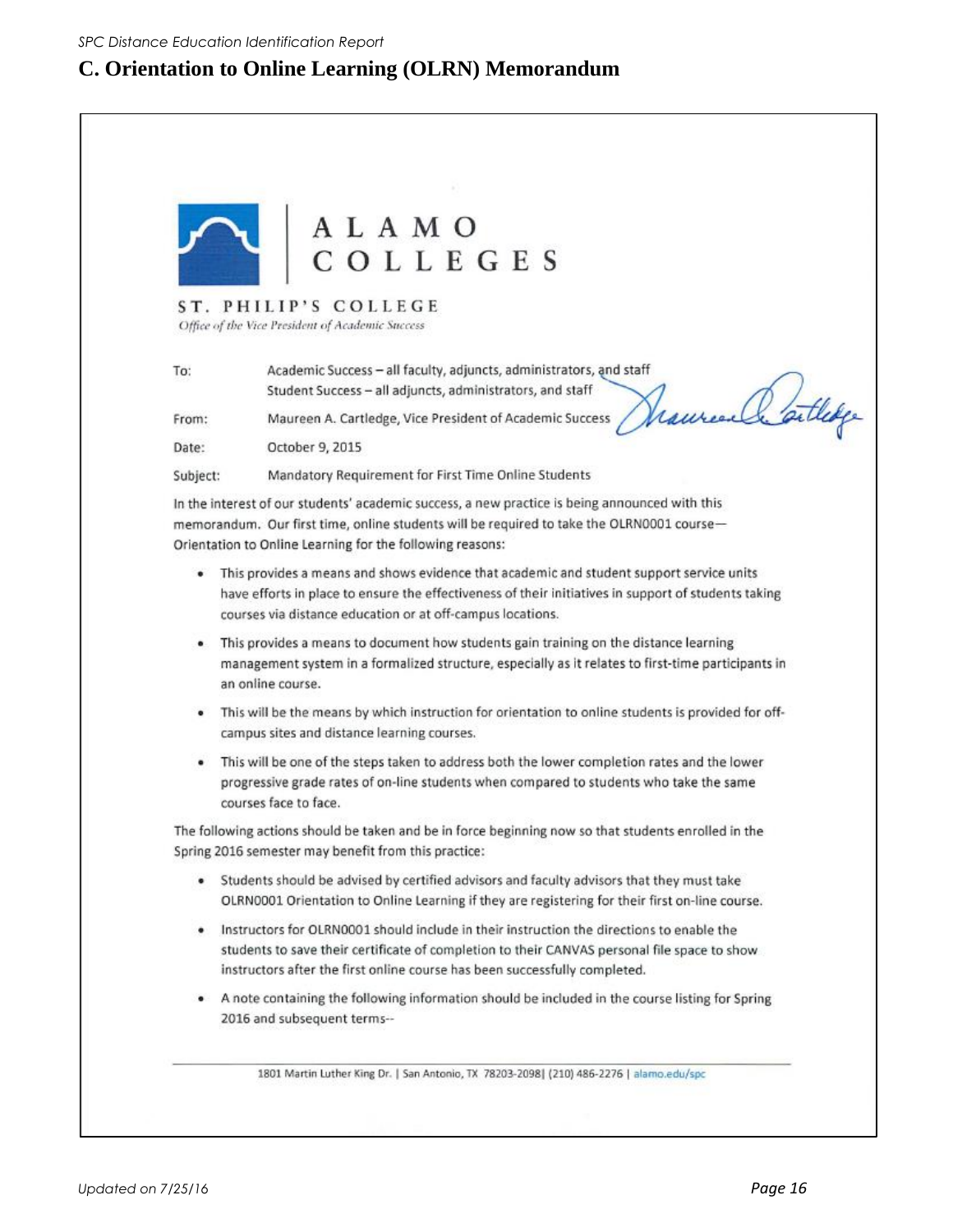\*\*\*Note\*\*\* If you are new to online classes, you are REQUIRED to take the Orientation to Online Learning course, OLRN 0001, CRN #18893 or 20359. This course familiarizes students with navigating through the online system for a successful start. Register for the free, self-paced OLRN course the same way as any other course. See www.alamo.edu/spc/distance-learning or call (210) 486-2239 for more information.

• IT directors and IT support personnel should continue to identify and see through to execution the IT changes necessary to automatically document and track in the automated system that students have completed OLRN0001 once successfully to meet this mandatory requirement.

Cc: Dr. Adena Williams Loston, President

1801 Martin Luther King Dr. | San Antonio, TX 78203-2098| (210) 486-2276 | alamo.edu/spc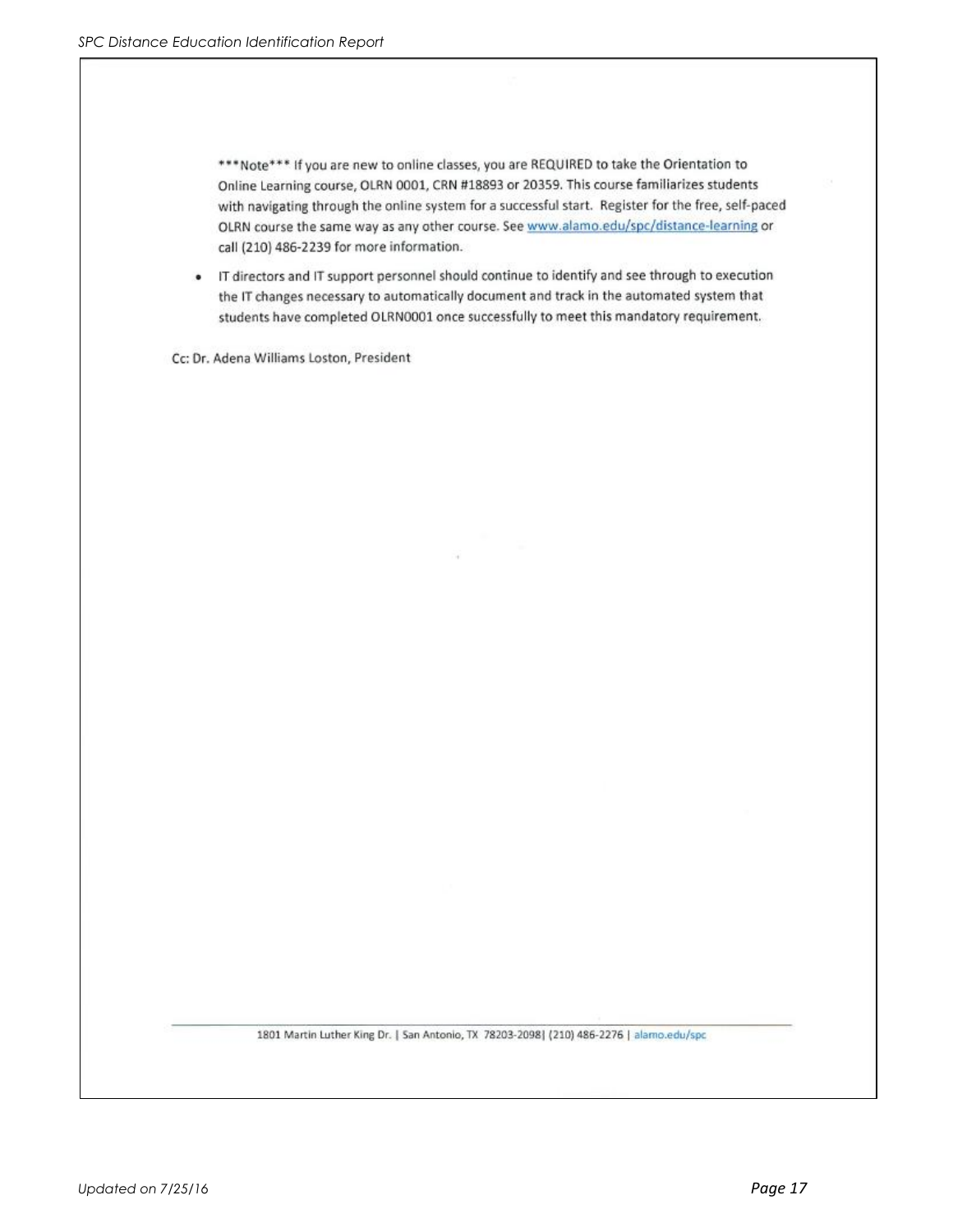### **D. Tables and Charts**

### **NUMBER OF DISTANCE EDUCATION STUDENTS**

*Table 1* 

|                                                      | <b>Fall 2013</b> | <b>Spring</b><br>2014 | <b>Fall 2014</b> | <b>Spring</b><br>2015 | <b>Fall 2015</b> | <b>Spring</b><br>2016 |
|------------------------------------------------------|------------------|-----------------------|------------------|-----------------------|------------------|-----------------------|
| <b>Total Number of</b>                               |                  |                       |                  |                       |                  |                       |
| <b>Students</b>                                      | 11.719           | 11,693                | 12,202           | 12,273                | 12,826           | 12,891                |
| <b>Number of Online</b>                              |                  |                       |                  |                       |                  |                       |
| <b>Students</b>                                      | 5,179            | 5,783                 | 5,829            | 5,895                 | 5,947            | 6,455                 |
| Number of Hybrid                                     |                  |                       |                  |                       |                  |                       |
| <b>Students</b>                                      | 472              | 437                   | 1,224            | 947                   | 1,112            | 617                   |
| <b>Total Distance</b>                                |                  |                       |                  |                       |                  |                       |
| <b>Education Students</b>                            | 5,651            | 6,220                 | 7,053            | 6,842                 | 7,059            | 7,072                 |
| <b>Percent Distance</b><br><b>Education of Total</b> | 48%              | 53%                   | 58%              | 56%                   | 55%              | 55%                   |

Source: Office of Institutional Planning, Research, and Effectiveness. Daily Argos Report, 2016, uncertified

### **STUDENT ENROLLMENT**



Source: Office of Institutional Planning, Research, and Effectiveness. Daily Argos Report, 2016, uncertified

### **DISTANCE EDUCATION ENROLLMENT (Duplicate Count)**

*Table 2*

|                                                                           | <b>Fall 2013</b> | Spring 2014 | <b>Fall 2014</b> | Spring 2015 | <b>Fall 2015</b> | <b>Spring</b><br>2016 |
|---------------------------------------------------------------------------|------------------|-------------|------------------|-------------|------------------|-----------------------|
| <b>Total College Enrollment</b>                                           | 25,618           | 25,032      | 24,543           | 23,431      | 24,231           | 22,581                |
| <b>Online Enrollment</b>                                                  | 6.526            | 7,430       | 7,616            | 8.088       | 7,700            | 8,540                 |
| <b>Hybrid Enrollment</b>                                                  | 592              | 481         | 1,656            | 1,131       | 1,423            | 755                   |
| <b>Total Distance Education</b><br><b>Enrollment</b>                      | 7,118            | 7,911       | 9.272            | 9,219       | 9,123            | 9,295                 |
| <b>Distance Education</b><br><b>Enrollment Percent of</b><br><b>Total</b> | 28%              | 32%         | 38%              | 39%         | 38%              | 41%                   |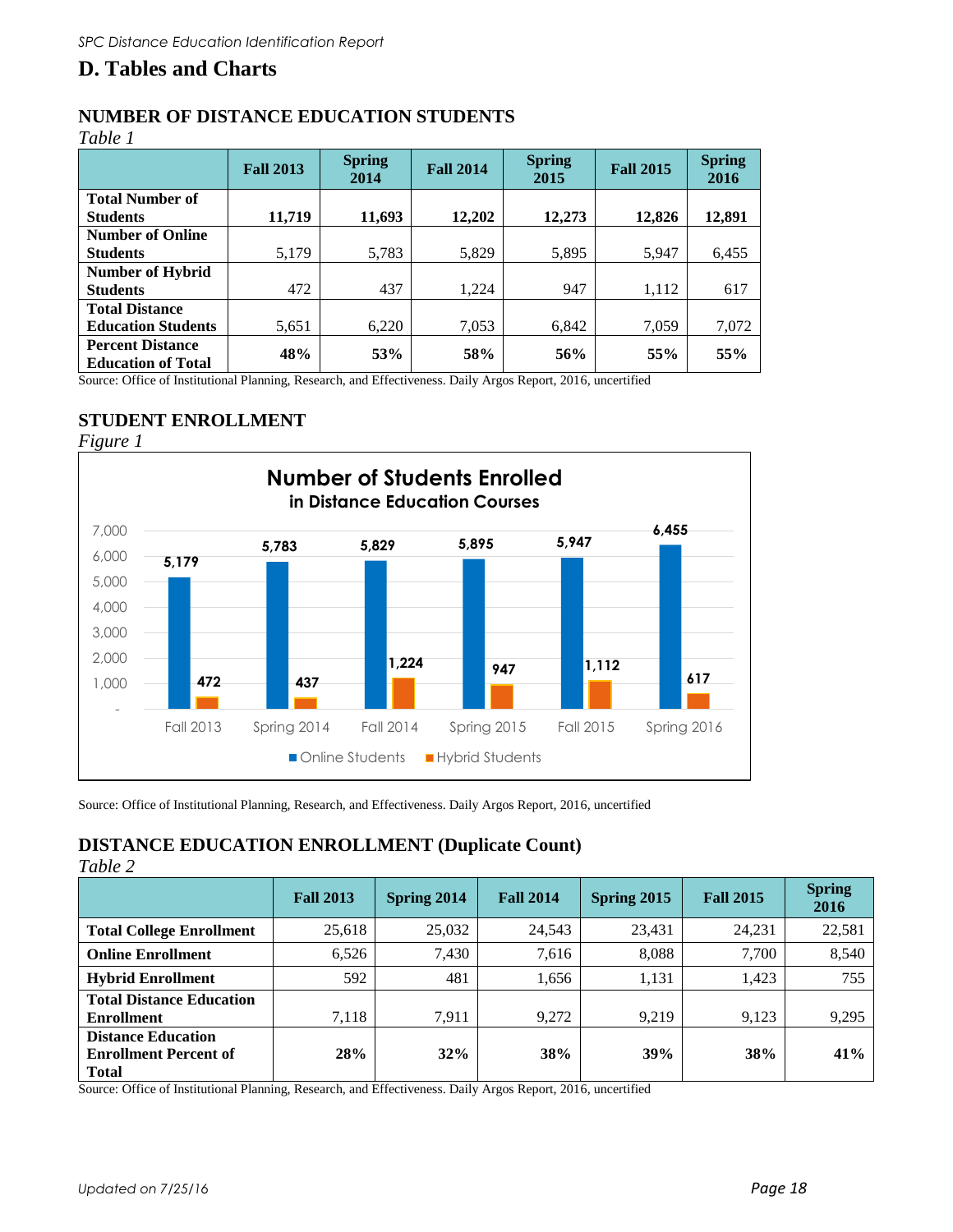# **ENROLLMENT BY SEMESTER**





Source: Office of Institutional Planning, Research, and Effectiveness. Daily Argos Report, 2016, uncertified

### **NUMBER OF DISTANCE EDUCATION COURSE SECTIONS**

*Table 3*

|                                                              | Fall 2013 | <b>Spring</b><br>2014 | Fall 2014 | <b>Spring</b><br>2015 | <b>Fall 2015</b> | Spring<br>2016 |
|--------------------------------------------------------------|-----------|-----------------------|-----------|-----------------------|------------------|----------------|
| <b>Total Number of</b><br><b>Sections</b>                    | 1,385     | 1,306                 | 1,375     | 1,373                 | 1,456            | 1,382          |
| <b>Number of Online</b><br><b>Sections</b>                   | 259       | 300                   | 300       | 310                   | 319              | 336            |
| <b>Number of Hybrid</b><br><b>Sections</b>                   | 32        | 30                    | 105       | 76                    | 118              | 65             |
| <b>Total Distance</b><br><b>Education</b><br><b>Sections</b> | 291       | <b>330</b>            | 405       | 386                   | 437              | 401            |
| <b>Distance</b><br><b>Education Percent</b><br>of Total      | 21%       | 25%                   | 29%       | 28%                   | 30%              | 29%            |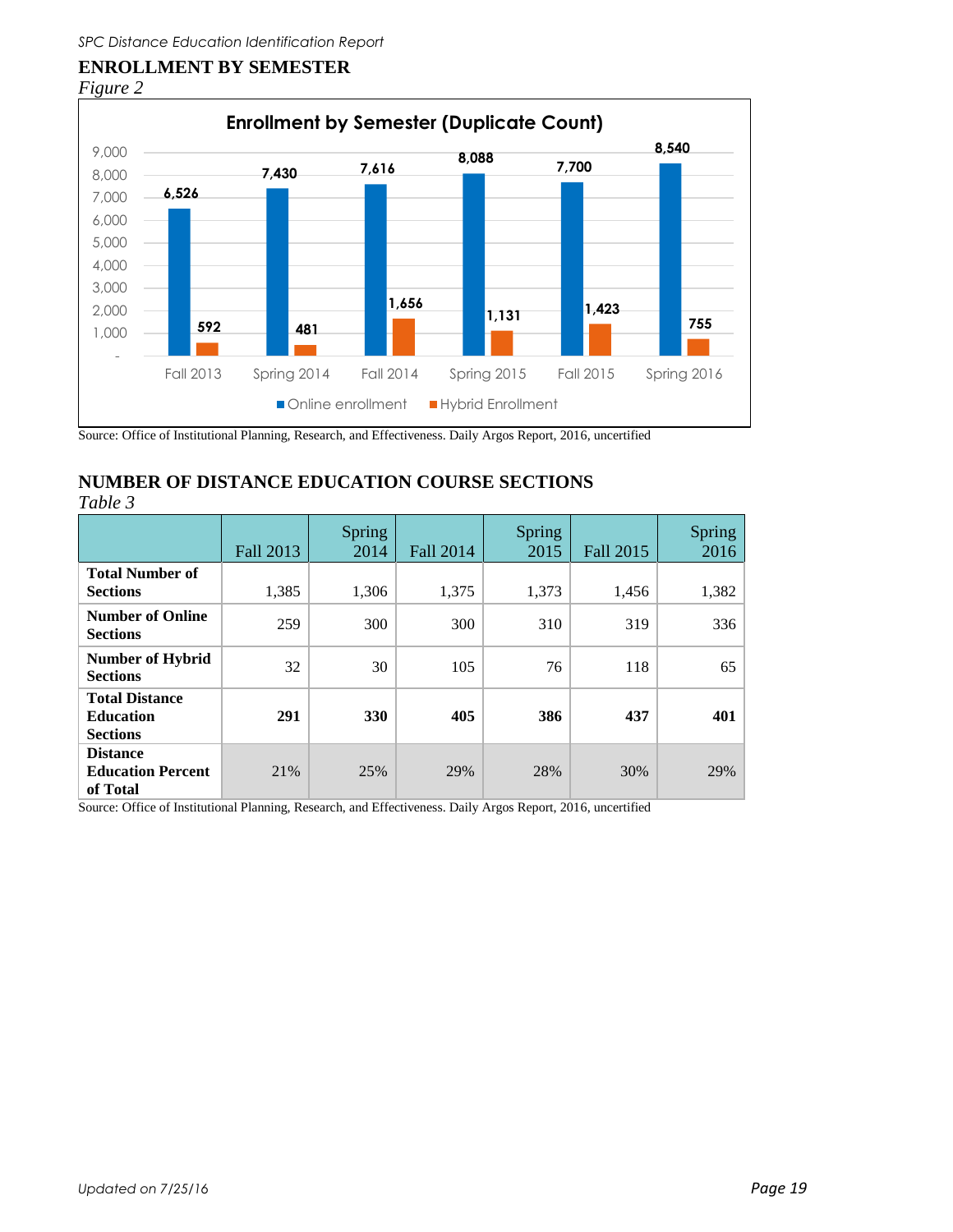### **COURSE SECTION COMPARISON**





Source: Office of Institutional Planning, Research, and Effectiveness. Daily Argos Report, 2016, uncertified

### **CORE CURRICULUM COURSE SECTIONS**

| Table 4                                      |              |                       |              |                       |              |                       |
|----------------------------------------------|--------------|-----------------------|--------------|-----------------------|--------------|-----------------------|
|                                              | Fall<br>2013 | <b>Spring</b><br>2014 | Fall<br>2014 | <b>Spring</b><br>2015 | Fall<br>2015 | <b>Spring</b><br>2016 |
| <b>Number of Online Core Course Sections</b> | 116          | 126                   | 141          | 145                   | 151          | 163                   |
| <b>Number of Hybrid Core Course</b>          |              |                       |              |                       |              |                       |
| <b>Sections</b>                              |              | 4                     | $\mathbf{z}$ | Q                     |              |                       |

Source: Office of Institutional Planning, Research, and Effectiveness. Daily Argos Report, 2016, uncertified

### **DUAL CREDIT AND EARLY COLLEGE HIGH SCHOOL ONLINE ENROLLMENT** *Table 5*

|                                         | Fall<br>2013 | <b>Spring</b><br>2014 | Fall<br>2014 | <b>Spring</b><br>2015 | Fall<br>2015 | <b>Spring</b><br>2016 |
|-----------------------------------------|--------------|-----------------------|--------------|-----------------------|--------------|-----------------------|
| <b>Dual Credit Online Enrollment</b>    | 400          | 364                   | 346          | 459                   | 691          | 604                   |
| <b>Early College High School Online</b> |              |                       |              |                       |              |                       |
| <b>Enrollment</b>                       | 58           | 62                    | 139          | .59                   | 221          | 236                   |

Source: Dual Credit Office. Daily Argos Report, 2016, uncertified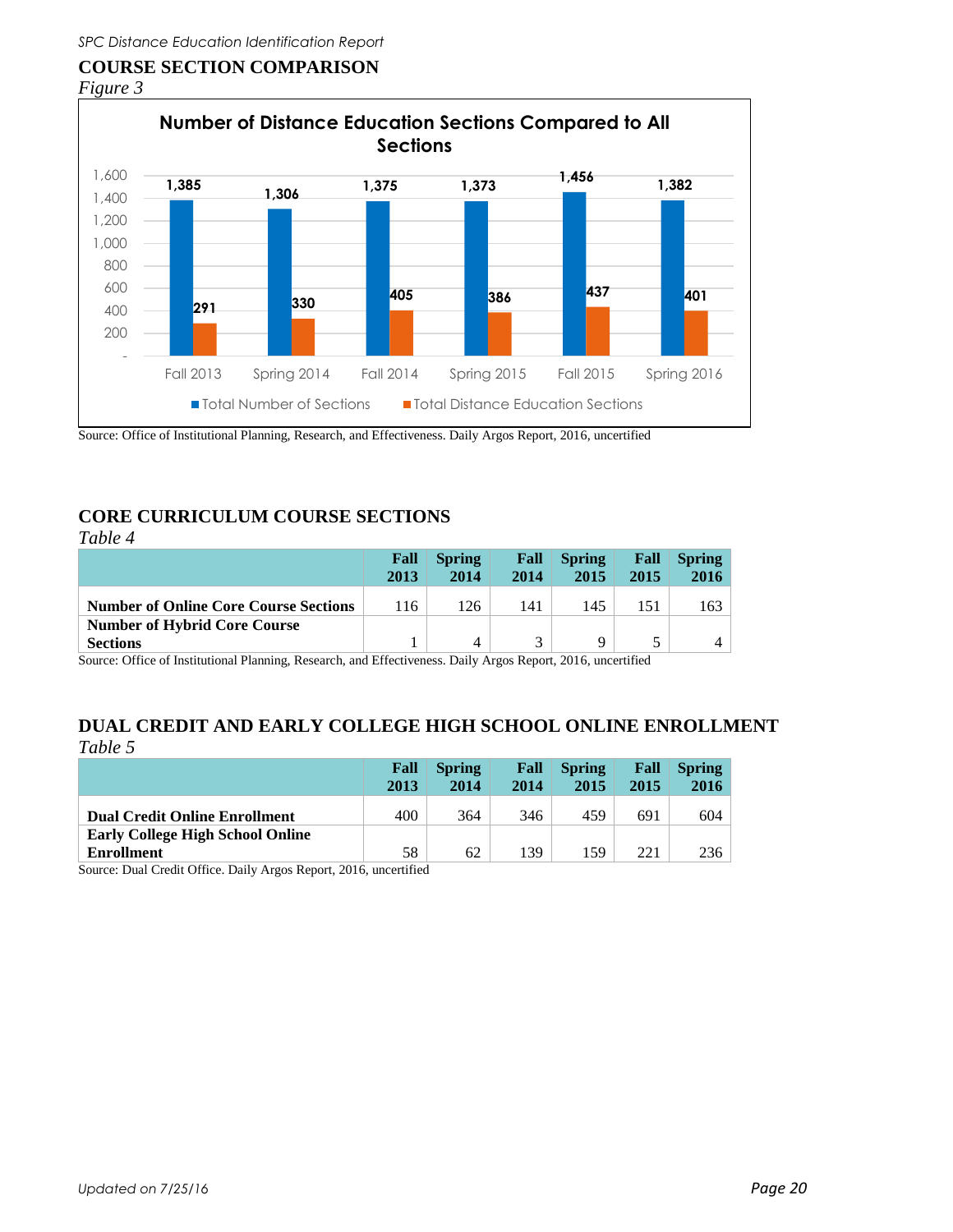**DUAL CREDIT AND EARLY COLLEGE HIGH SCHOOL ONLINE ENROLLMENT** *Figure 4* 



Source: Dual Credit Office. Daily Argos Report, 2016, uncertified







*Data Source: Review of Programs in eCatalog*

### **ORIENTATION TO ONLINE LEARNING ENROLLMENT**

| Table 6 |
|---------|
|---------|

|                                                                                                           | Fall<br>2013 | <b>Spring</b><br>2014 | Fall<br>2014 | <b>Spring</b><br>2015 | Fall<br>2015 | <b>Spring</b><br>2016 |
|-----------------------------------------------------------------------------------------------------------|--------------|-----------------------|--------------|-----------------------|--------------|-----------------------|
| <b>OLRN</b> Enrollment                                                                                    | 492          | 435                   | 391          | 234                   | 379          | 2,218                 |
| Course Office of Institutional Diamine, Deceased, and Effectiveness, Doily Agree Denom, 2016, wascutified |              |                       |              |                       |              |                       |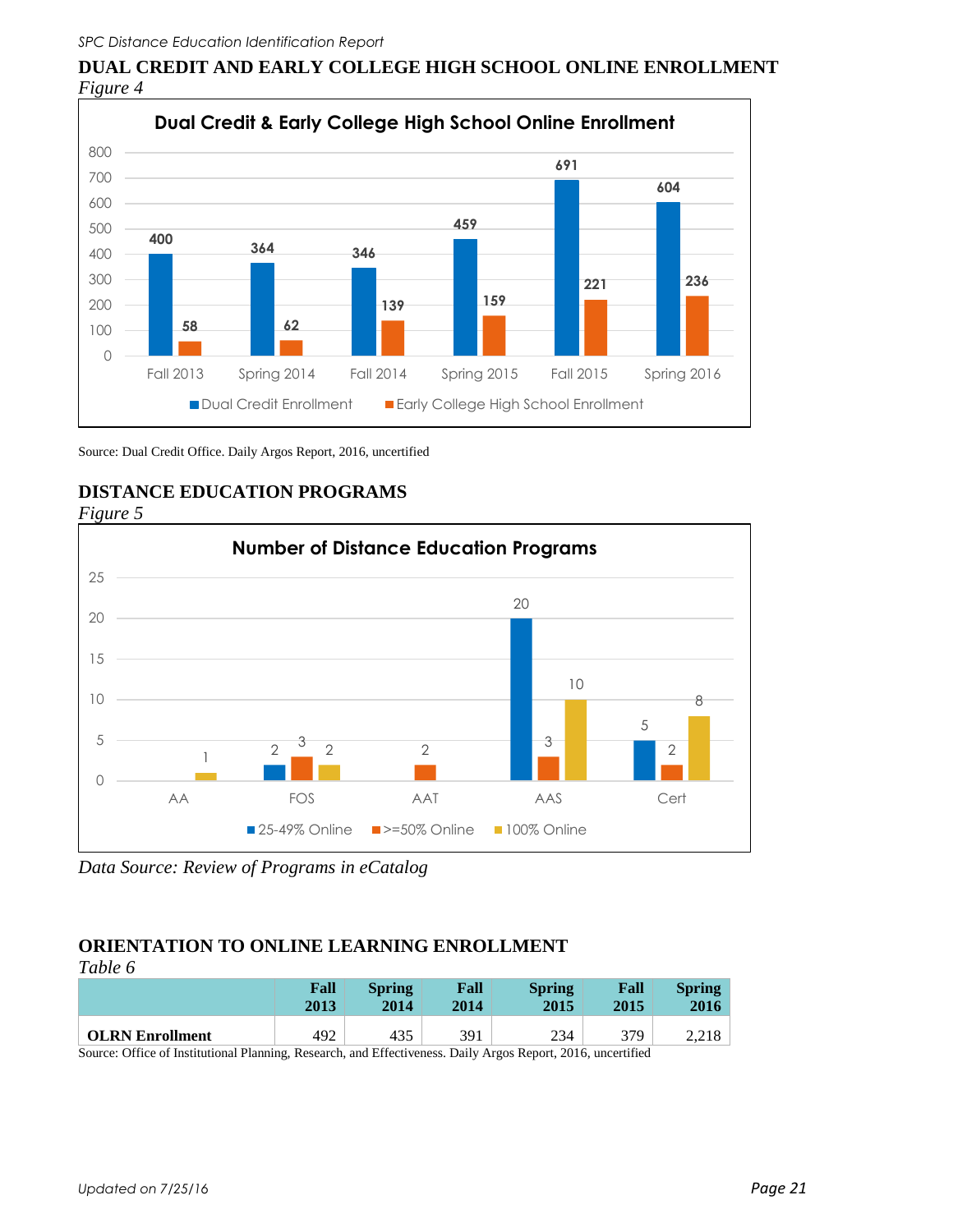

**ORIENTATION TO ONLINE LEARNING COURSE ENROLLMENT** *Figure 6* 

Source: Office of Institutional Planning, Research, and Effectiveness. Daily Argos Report, 2016, uncertified

#### **FACULTY CERTIFIED TO TEACH ONLINE**  *Table 7*

| rapie z                 | <b>Current</b><br><b>Total Faculty</b> | <b>Number of Faculty Certified</b><br>to Teach Online or Hybrid<br><b>Courses</b> | <b>Percent</b><br><b>Certified</b> |
|-------------------------|----------------------------------------|-----------------------------------------------------------------------------------|------------------------------------|
| <b>Fulltime Faculty</b> | 65                                     | 64                                                                                | 39%                                |
| <b>Adjunct Faculty</b>  | 232                                    | 106                                                                               | 46%                                |

Source: Instructional Innovation Center Certification Records, 2016

### **COURSE COMPLETION RATES BY SPRING SEMESTERS**

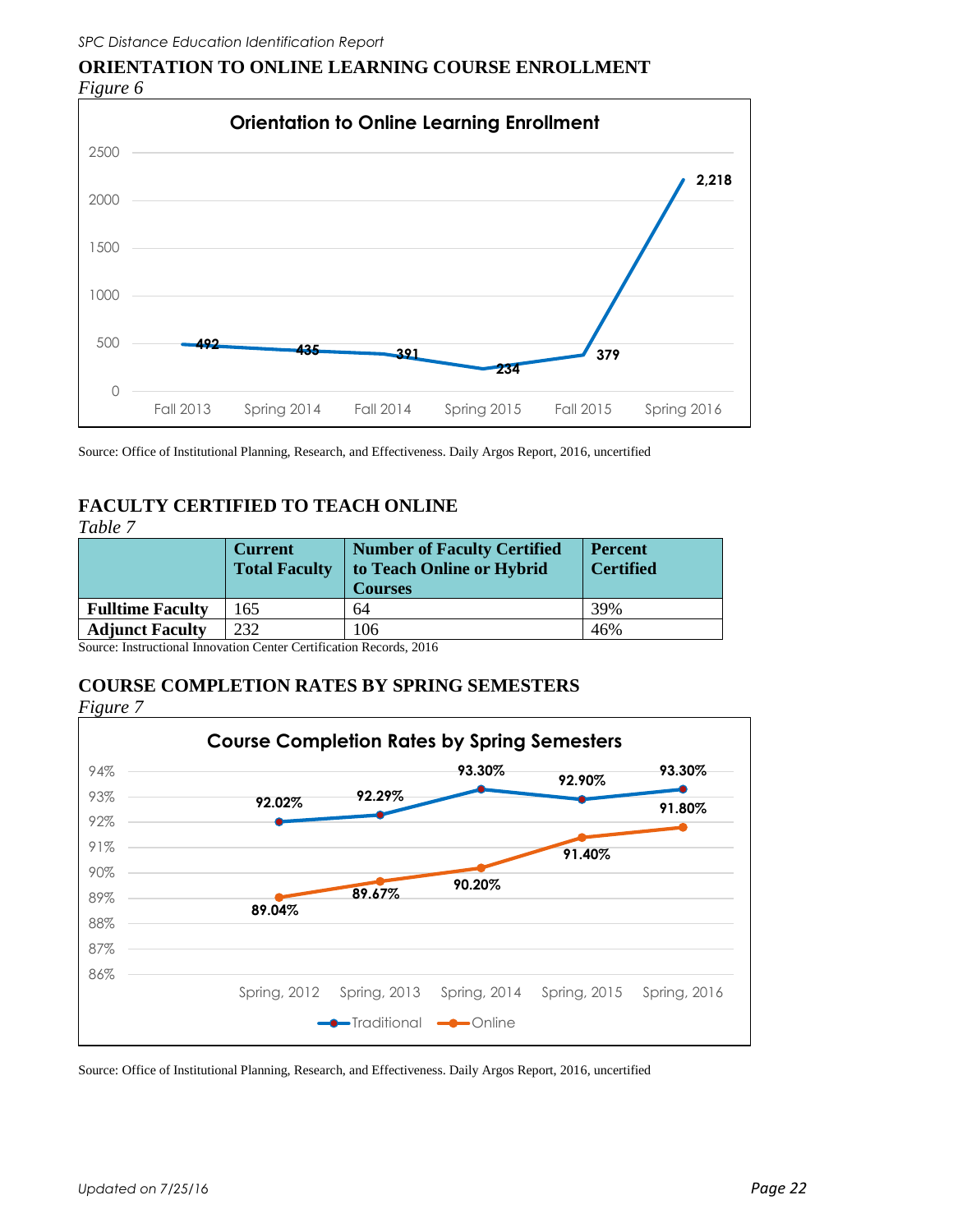### **COURSE COMPLETION RATES BY FALL SEMESTERS**  *Figure 8*



Source: Office of Institutional Planning, Research, and Effectiveness. Daily Argos Report, 2016, uncertified

### **SUCCESSFUL COURSE COMPLETION RATES BY SPRING SEMESTERS**  *Figure 9*